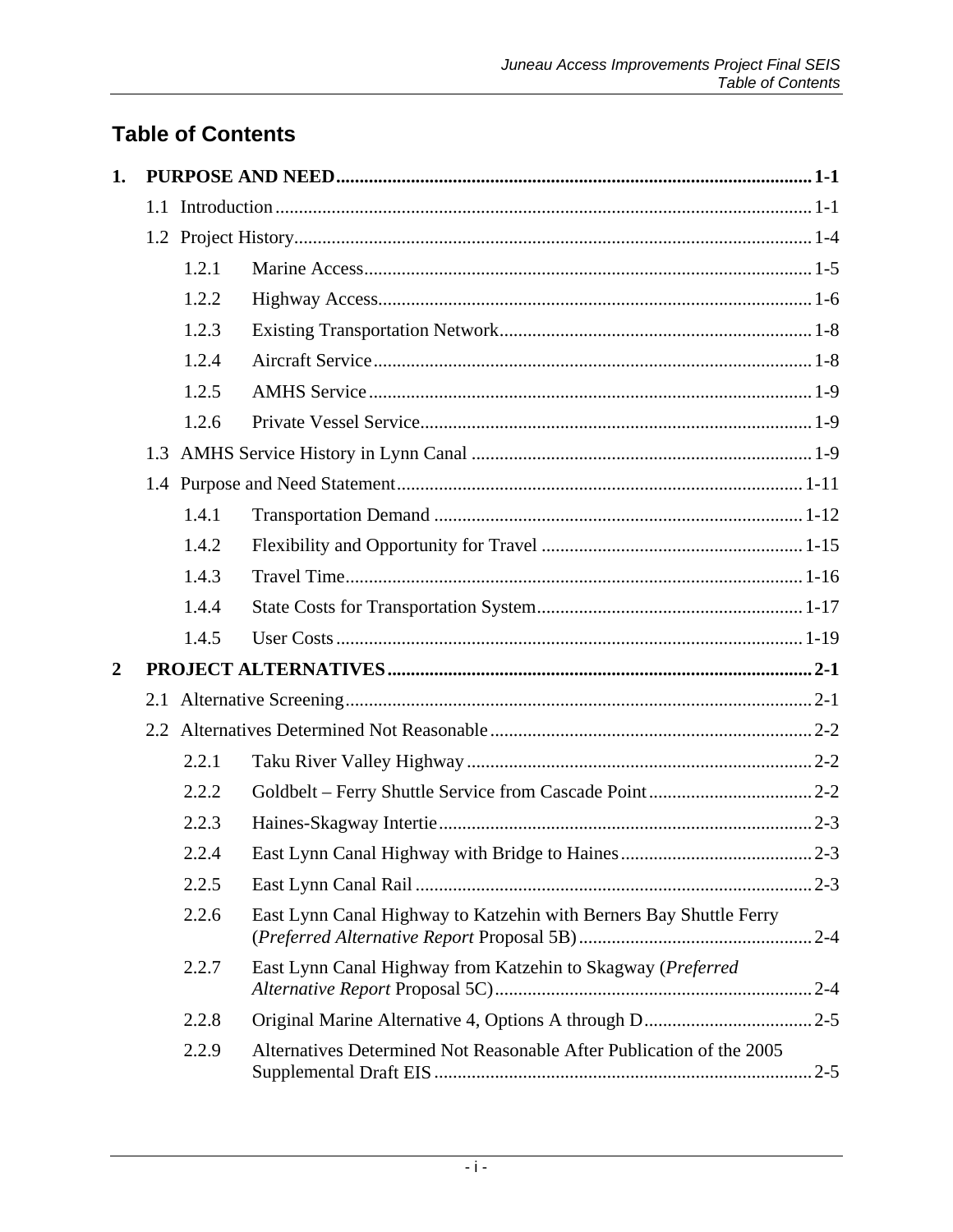|   | 2.3.1 |                                                                             |  |
|---|-------|-----------------------------------------------------------------------------|--|
|   | 2.3.2 | Alternative 1B – Enhanced Service with Existing Alaska Marine               |  |
|   | 2.3.3 | Alternative 2B – East Lynn Canal Highway to Katzehin with Shuttles to       |  |
|   | 2.3.4 |                                                                             |  |
|   | 2.3.5 |                                                                             |  |
|   | 2.3.6 | Alternative 4A - Fast Vehicle Ferry Service from Auke Bay  2-27             |  |
|   | 2.3.7 | Alternative 4B – Fast Vehicle Ferry Service from Berners Bay  2-29          |  |
|   | 2.3.8 | Alternative 4C – Conventional Monohull Service from Auke Bay 2-32           |  |
|   | 2.3.9 | Alternative 4D – Conventional Monohull Service from Berners Bay 2-34        |  |
|   |       | 2.4 Alternatives Suggested in Comments Received on the 2014 Draft SEIS 2-37 |  |
|   | 2.4.1 |                                                                             |  |
|   | 2.4.2 |                                                                             |  |
|   | 2.4.3 |                                                                             |  |
|   |       |                                                                             |  |
|   | 2.5.1 |                                                                             |  |
|   | 2.5.2 |                                                                             |  |
|   | 2.5.3 |                                                                             |  |
|   | 2.5.4 |                                                                             |  |
|   |       |                                                                             |  |
| 3 |       |                                                                             |  |
|   |       |                                                                             |  |
|   | 3.1.1 |                                                                             |  |
|   | 3.1.2 |                                                                             |  |
|   | 3.1.3 |                                                                             |  |
|   | 3.1.4 |                                                                             |  |
|   | 3.1.5 |                                                                             |  |
|   | 3.1.6 |                                                                             |  |
|   | 3.1.7 |                                                                             |  |
|   |       |                                                                             |  |
|   | 3.2.1 |                                                                             |  |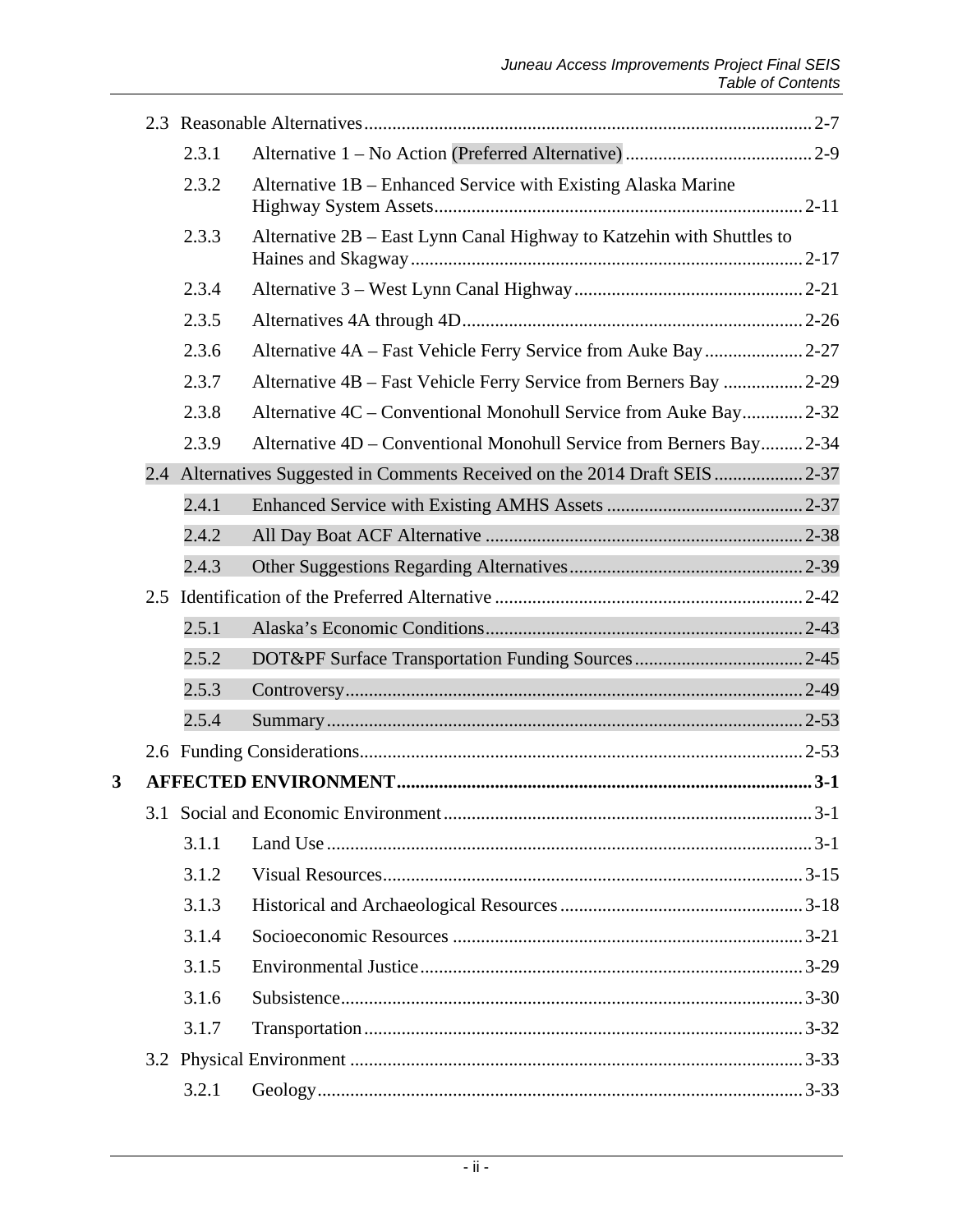|   | 3.2.2  |                                                                       |  |
|---|--------|-----------------------------------------------------------------------|--|
|   | 3.2.3  |                                                                       |  |
|   | 3.2.4  |                                                                       |  |
|   | 3.2.5  |                                                                       |  |
|   | 3.2.6  |                                                                       |  |
|   | 3.2.7  |                                                                       |  |
|   |        |                                                                       |  |
|   | 3.3.1  |                                                                       |  |
|   | 3.3.2  | Marine and Freshwater Habitat (Including Essential Fish Habitat) 3-57 |  |
|   | 3.3.3  |                                                                       |  |
|   | 3.3.4  |                                                                       |  |
|   | 3.3.5  |                                                                       |  |
|   | 3.3.6  |                                                                       |  |
|   | 3.3.7  |                                                                       |  |
| 4 |        | ENVIRONMENTAL CONSEQUENCES OF THE ALTERNATIVES  4-1                   |  |
|   |        |                                                                       |  |
|   | 4.1.1  |                                                                       |  |
|   | 4.1.2  |                                                                       |  |
|   | 4.1.3  |                                                                       |  |
|   | 4.1.4  |                                                                       |  |
|   | 4.1.5  |                                                                       |  |
|   | 4.1.6  |                                                                       |  |
|   | 4.1.7  |                                                                       |  |
|   | 4.1.8  |                                                                       |  |
|   | 4.1.9  |                                                                       |  |
|   | 4.1.10 |                                                                       |  |
|   | 4.1.11 |                                                                       |  |
|   | 4.1.12 | Marine and Freshwater Habitat and Fish (Including Essential Fish      |  |
|   | 4.1.13 |                                                                       |  |
|   | 4.1.14 |                                                                       |  |
|   | 4.1.15 |                                                                       |  |
|   | 4.1.16 |                                                                       |  |
|   |        |                                                                       |  |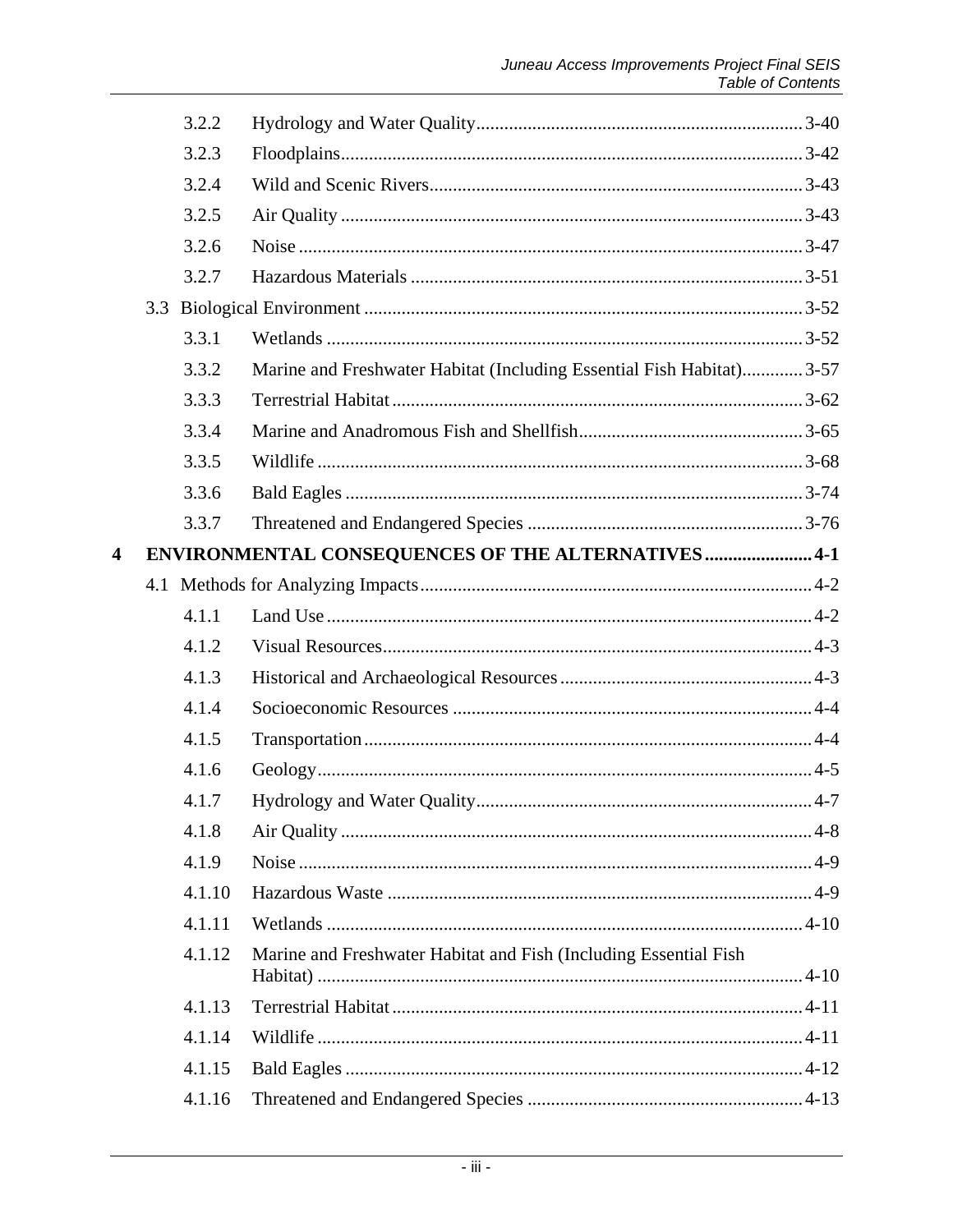|  | 4.2A.1 |                                                                                  |  |  |
|--|--------|----------------------------------------------------------------------------------|--|--|
|  | 4.2A.2 |                                                                                  |  |  |
|  | 4.2A.3 |                                                                                  |  |  |
|  | 4.2A.4 |                                                                                  |  |  |
|  |        | 4.2B Alternative 1B – Enhanced Service with Existing AMHS Assets 4-19            |  |  |
|  | 4.2B.1 |                                                                                  |  |  |
|  | 4.2B.2 |                                                                                  |  |  |
|  | 4.2B.3 |                                                                                  |  |  |
|  | 4.2B.4 |                                                                                  |  |  |
|  | 4.2B.5 |                                                                                  |  |  |
|  | 4.2B.6 |                                                                                  |  |  |
|  | 4.2B.7 |                                                                                  |  |  |
|  | 4.2B.8 |                                                                                  |  |  |
|  | 4.2B.9 |                                                                                  |  |  |
|  |        |                                                                                  |  |  |
|  |        |                                                                                  |  |  |
|  |        |                                                                                  |  |  |
|  |        | 4.2B.13 Marine and Freshwater Habitat and Species (including Essential Fish      |  |  |
|  |        |                                                                                  |  |  |
|  |        |                                                                                  |  |  |
|  |        |                                                                                  |  |  |
|  |        |                                                                                  |  |  |
|  |        |                                                                                  |  |  |
|  |        | 4.3 Alternative 2B – East Lynn Canal Highway to Katzehin with Shuttles to Haines |  |  |
|  |        |                                                                                  |  |  |
|  | 4.3.1  |                                                                                  |  |  |
|  | 4.3.2  |                                                                                  |  |  |
|  | 4.3.3  |                                                                                  |  |  |
|  | 4.3.4  |                                                                                  |  |  |
|  | 4.3.5  |                                                                                  |  |  |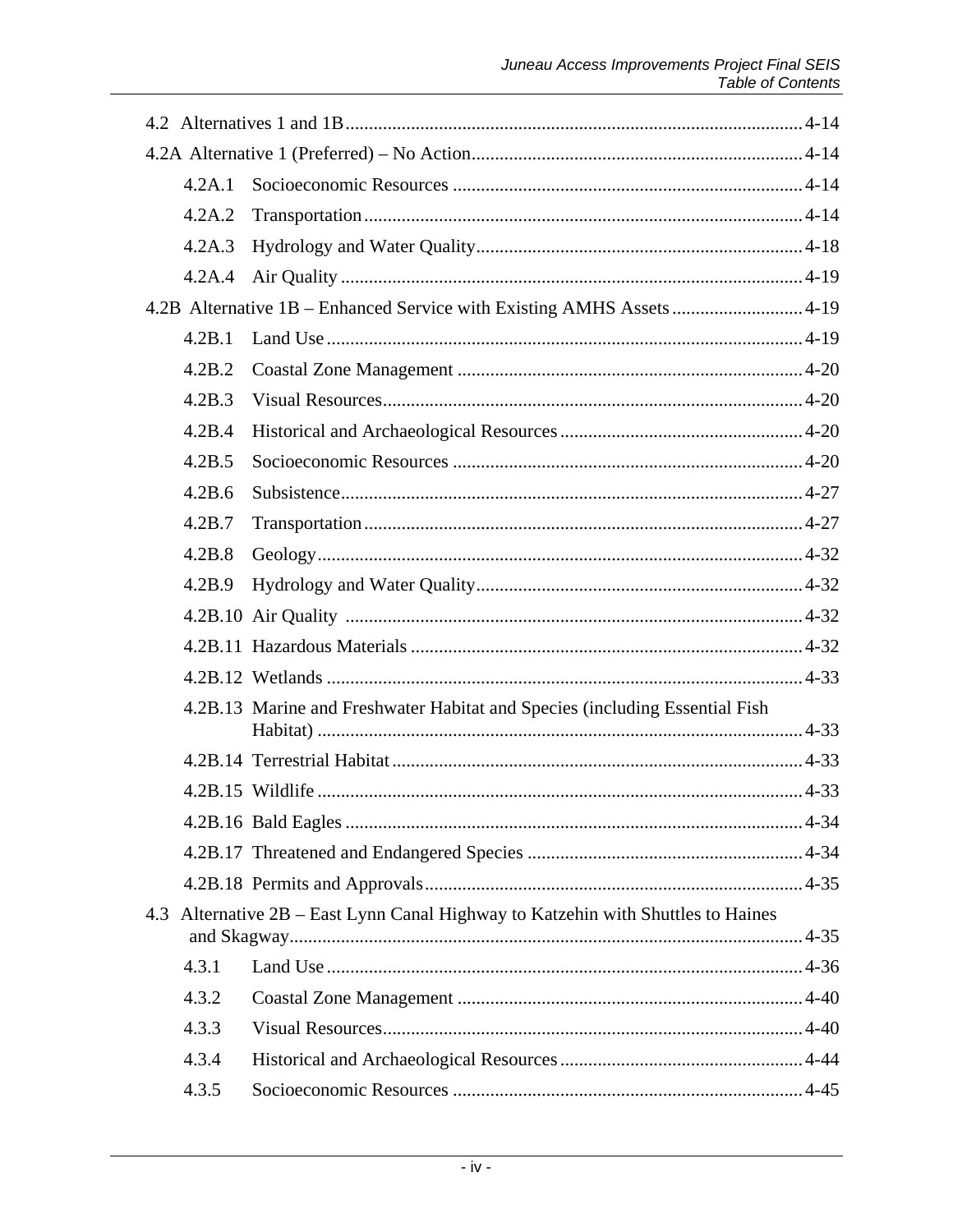| 4.3.6  |                                                                     |  |
|--------|---------------------------------------------------------------------|--|
| 4.3.7  |                                                                     |  |
| 4.3.8  |                                                                     |  |
| 4.3.9  |                                                                     |  |
| 4.3.10 |                                                                     |  |
| 4.3.11 |                                                                     |  |
| 4.3.12 |                                                                     |  |
| 4.3.13 | Marine and Freshwater Habitat and Species (Including Essential Fish |  |
| 4.3.14 |                                                                     |  |
| 4.3.15 |                                                                     |  |
| 4.3.16 |                                                                     |  |
| 4.3.17 |                                                                     |  |
| 4.3.18 |                                                                     |  |
|        |                                                                     |  |
| 4.4.1  |                                                                     |  |
| 4.4.2  |                                                                     |  |
| 4.4.3  |                                                                     |  |
| 4.4.4  |                                                                     |  |
| 4.4.5  |                                                                     |  |
| 4.4.6  |                                                                     |  |
| 4.4.7  |                                                                     |  |
| 4.4.8  |                                                                     |  |
| 4.4.9  |                                                                     |  |
| 4.4.10 |                                                                     |  |
| 4.4.11 |                                                                     |  |
| 4.4.12 |                                                                     |  |
| 4.4.13 | Marine and Freshwater Habitat and Species (Including Essential Fish |  |
| 4.4.14 |                                                                     |  |
| 4.4.15 |                                                                     |  |
| 4.4.16 |                                                                     |  |
| 4.4.17 |                                                                     |  |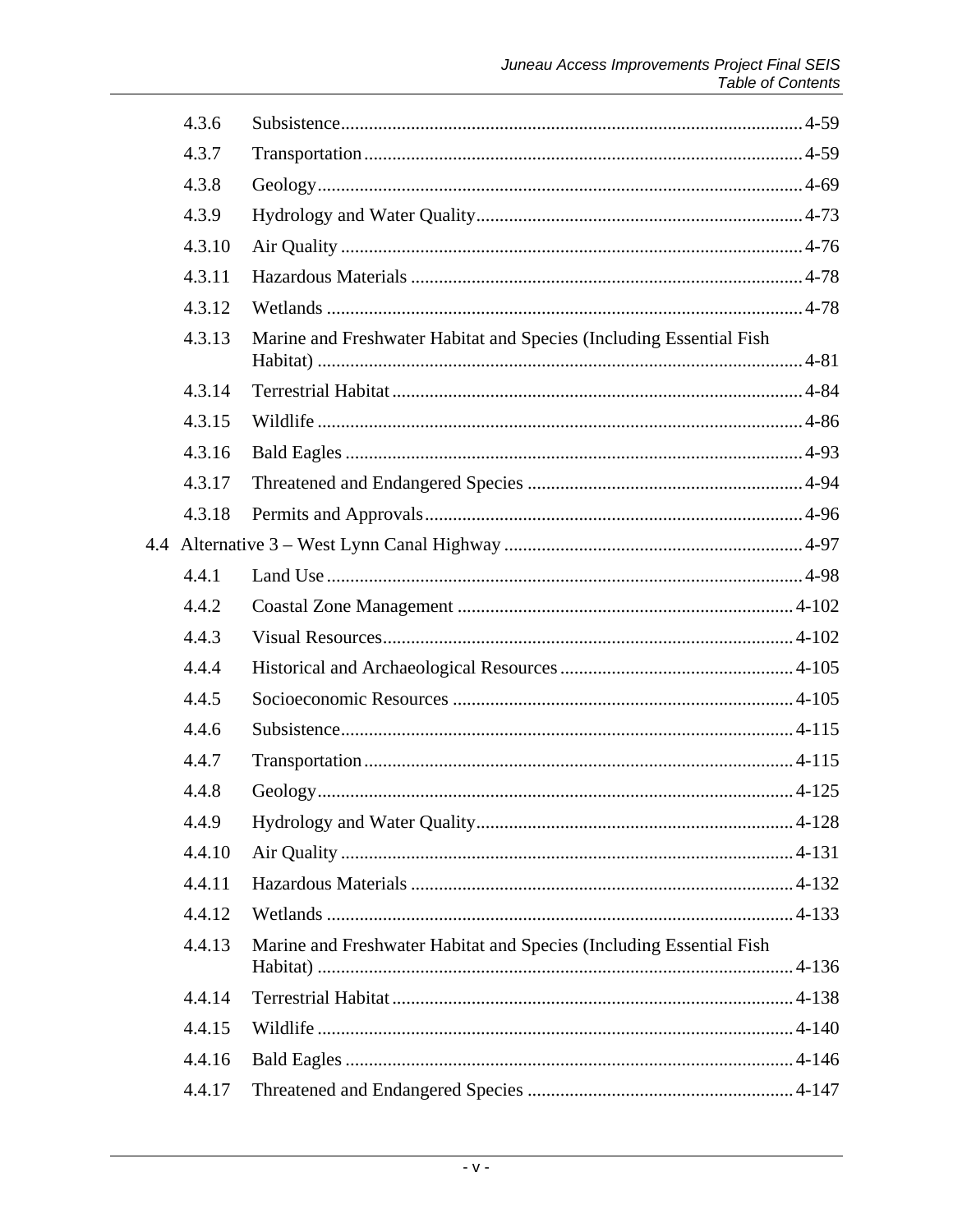|     | 4.4.18       |                                                                                 |  |
|-----|--------------|---------------------------------------------------------------------------------|--|
| 4.5 |              | Alternatives 4A and 4C - FVF and Conventional Monohull Shuttle Service from     |  |
|     | 4.5.1        |                                                                                 |  |
|     | 4.5.2        |                                                                                 |  |
|     | 4.5.3        |                                                                                 |  |
|     | 4.5.4        |                                                                                 |  |
|     | 4.5.5        |                                                                                 |  |
|     | 4.5.6        |                                                                                 |  |
|     | 4.5.7        |                                                                                 |  |
|     | 4.5.8        |                                                                                 |  |
|     | 4.5.9        |                                                                                 |  |
|     | 4.5.10       |                                                                                 |  |
|     | 4.5.11       |                                                                                 |  |
|     | 4.5.12       |                                                                                 |  |
|     | 4.5.13       | Marine and Freshwater Habitat and Species (Including Essential Fish             |  |
|     | 4.5.14       |                                                                                 |  |
|     | 4.5.15       |                                                                                 |  |
|     | 4.5.16       |                                                                                 |  |
|     | 4.5.17       |                                                                                 |  |
|     | 4.5.18       |                                                                                 |  |
|     | Berners Bay. | 4.6 Alternatives 4B and 4D – FVF and Conventional Monohull Shuttle Service from |  |
|     | 4.6.1        |                                                                                 |  |
|     | 4.6.2        |                                                                                 |  |
|     | 4.6.3        |                                                                                 |  |
|     | 4.6.4        |                                                                                 |  |
|     | 4.6.5        |                                                                                 |  |
|     | 4.6.6        |                                                                                 |  |
|     | 4.6.7        |                                                                                 |  |
|     | 4.6.8        |                                                                                 |  |
|     | 4.6.9        |                                                                                 |  |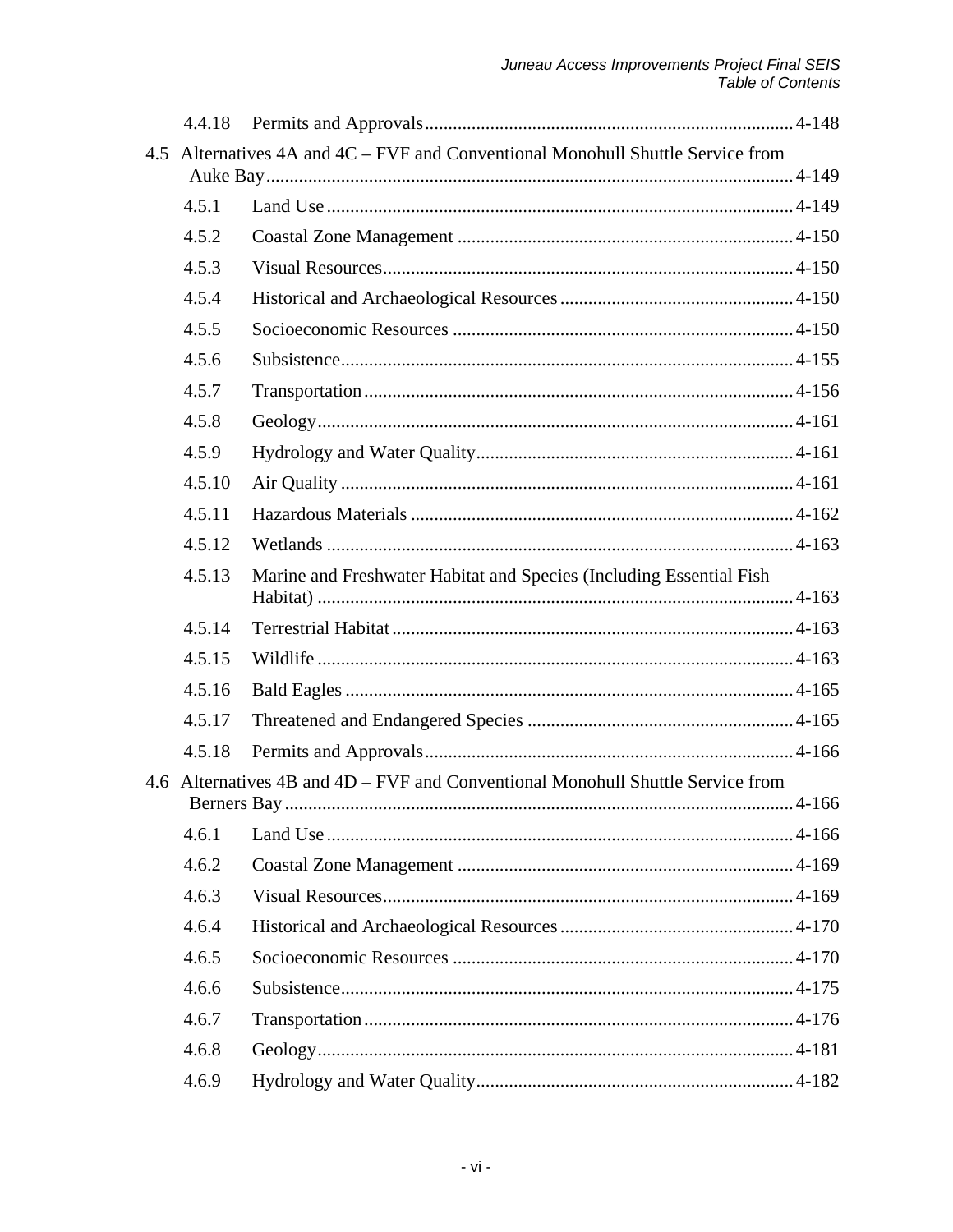|     | 4.6.10 |                                                                     |  |
|-----|--------|---------------------------------------------------------------------|--|
|     | 4.6.11 |                                                                     |  |
|     | 4.6.12 |                                                                     |  |
|     | 4.6.13 | Marine and Freshwater Habitat and Fish (Including Essential Fish    |  |
|     | 4.6.14 |                                                                     |  |
|     | 4.6.15 |                                                                     |  |
|     | 4.6.16 |                                                                     |  |
|     | 4.6.17 |                                                                     |  |
|     | 4.6.18 |                                                                     |  |
| 4.7 |        |                                                                     |  |
|     | 4.7.1  |                                                                     |  |
|     | 4.7.2  |                                                                     |  |
|     | 4.7.3  |                                                                     |  |
|     | 4.7.4  |                                                                     |  |
|     | 4.7.5  |                                                                     |  |
|     | 4.7.6  |                                                                     |  |
|     | 4.7.7  |                                                                     |  |
|     | 4.7.8  |                                                                     |  |
|     | 4.7.9  |                                                                     |  |
| 4.8 |        |                                                                     |  |
|     | 4.8.1  |                                                                     |  |
|     | 4.8.2  |                                                                     |  |
|     | 4.8.3  |                                                                     |  |
|     | 4.8.4  |                                                                     |  |
|     | 4.8.5  |                                                                     |  |
|     | 4.8.6  |                                                                     |  |
|     | 4.8.7  |                                                                     |  |
|     | 4.8.8  |                                                                     |  |
|     | 4.8.9  |                                                                     |  |
|     | 4.8.10 |                                                                     |  |
|     | 4.8.11 | Marine and Freshwater Habitat and Species (Including Essential Fish |  |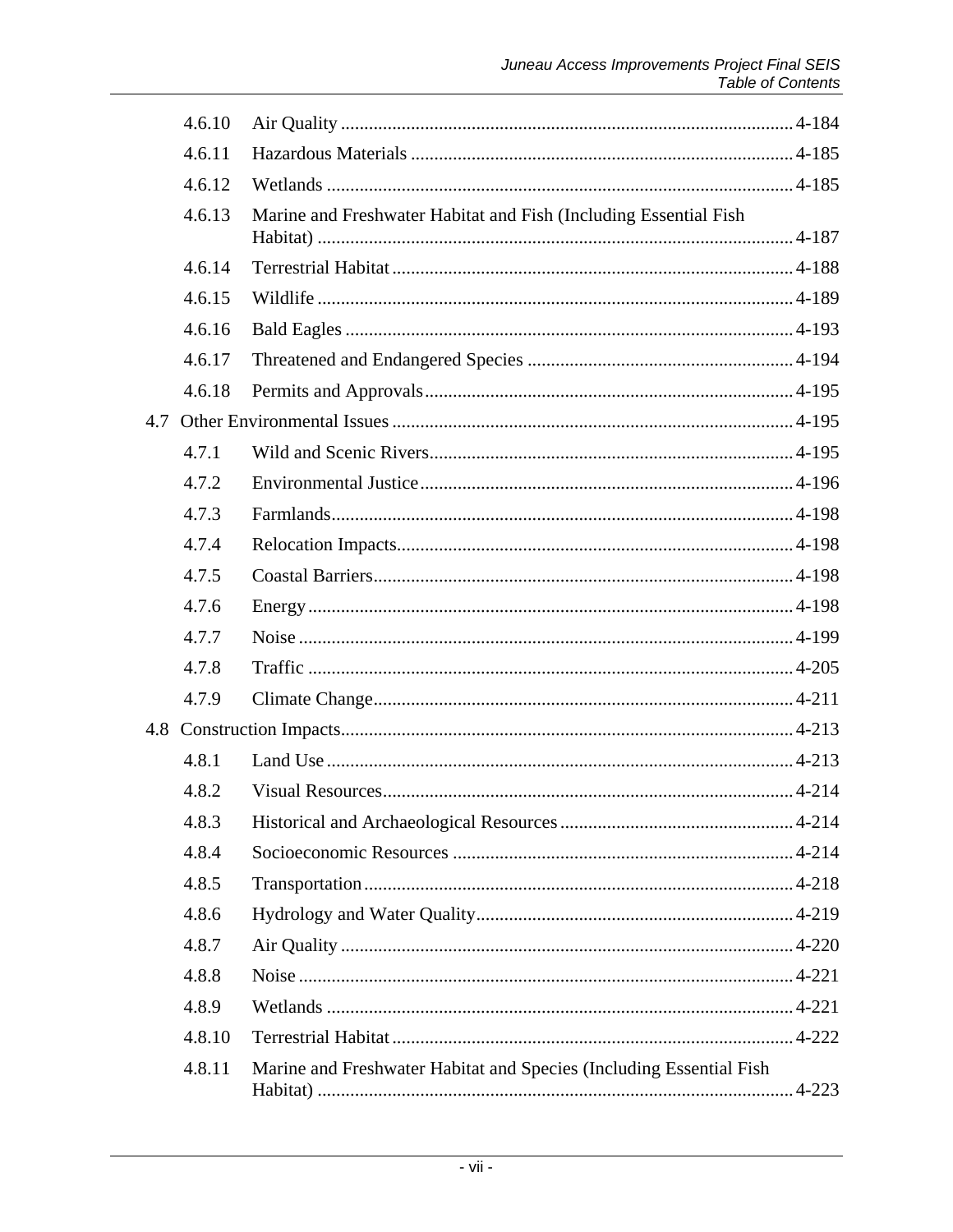|   |     | 4.8.12 |                                                                                   |  |
|---|-----|--------|-----------------------------------------------------------------------------------|--|
|   |     |        |                                                                                   |  |
|   |     | 4.9.1  |                                                                                   |  |
|   |     | 4.9.2  |                                                                                   |  |
|   |     | 4.9.3  |                                                                                   |  |
|   |     |        | 4.10 The Relationship between Local, Short-Term Uses of Man's Environment and the |  |
|   |     |        |                                                                                   |  |
| 5 |     |        |                                                                                   |  |
|   |     |        |                                                                                   |  |
|   |     |        |                                                                                   |  |
|   |     |        |                                                                                   |  |
|   | 5.4 |        |                                                                                   |  |
|   |     |        |                                                                                   |  |
|   |     |        |                                                                                   |  |
|   |     |        |                                                                                   |  |
|   |     |        |                                                                                   |  |
|   |     |        |                                                                                   |  |
|   |     |        |                                                                                   |  |
|   |     |        |                                                                                   |  |
| 6 |     |        |                                                                                   |  |
|   |     |        |                                                                                   |  |
|   |     |        |                                                                                   |  |
|   |     | 6.2.1  |                                                                                   |  |
|   |     | 6.2.2  |                                                                                   |  |
|   |     |        |                                                                                   |  |
|   |     |        |                                                                                   |  |
|   |     | 6.4.1  |                                                                                   |  |
|   |     | 6.4.2  |                                                                                   |  |
|   |     | 6.4.3  |                                                                                   |  |
|   |     |        |                                                                                   |  |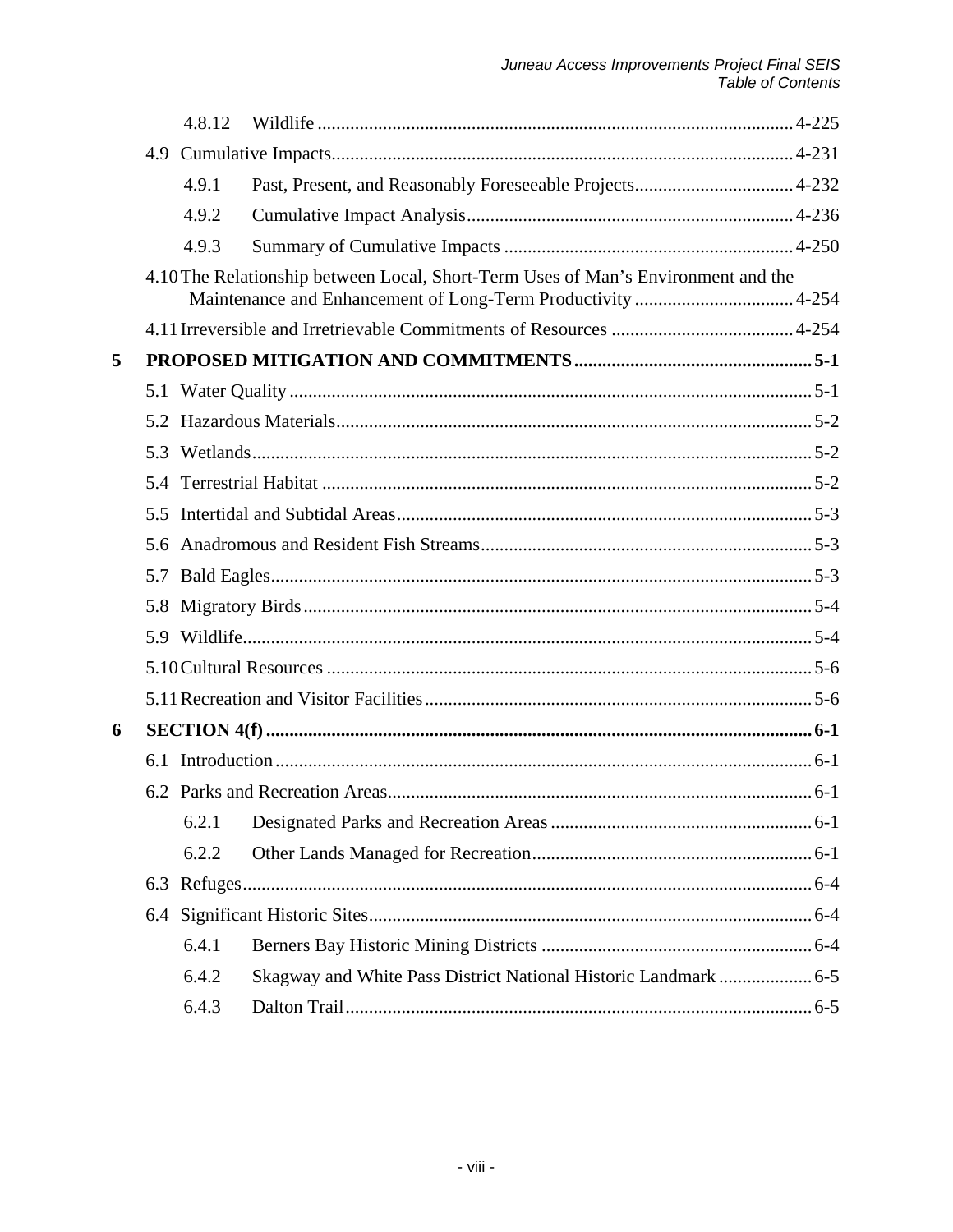| 7         |                                                                         |              |                                                                            |  |
|-----------|-------------------------------------------------------------------------|--------------|----------------------------------------------------------------------------|--|
|           |                                                                         |              |                                                                            |  |
|           |                                                                         |              |                                                                            |  |
|           |                                                                         |              |                                                                            |  |
|           |                                                                         |              |                                                                            |  |
|           |                                                                         | 7.4.1        |                                                                            |  |
|           |                                                                         | 7.4.2        |                                                                            |  |
|           |                                                                         | 7.4.3        |                                                                            |  |
|           |                                                                         | 7.4.4        |                                                                            |  |
|           |                                                                         |              |                                                                            |  |
|           |                                                                         | 7.5.1        |                                                                            |  |
|           |                                                                         | 7.5.2        |                                                                            |  |
|           |                                                                         |              |                                                                            |  |
|           |                                                                         |              | 7.7 Relevant Correspondence Involving Local Government, Federal, and State |  |
|           |                                                                         |              |                                                                            |  |
|           |                                                                         |              |                                                                            |  |
|           |                                                                         |              |                                                                            |  |
|           | 7.11 Agency Coordination after the Draft SEIS Public Comment Period 7-7 |              |                                                                            |  |
|           |                                                                         |              |                                                                            |  |
|           |                                                                         |              |                                                                            |  |
| 8         |                                                                         |              |                                                                            |  |
| 9         |                                                                         |              |                                                                            |  |
|           |                                                                         |              |                                                                            |  |
|           |                                                                         |              |                                                                            |  |
|           |                                                                         |              |                                                                            |  |
|           |                                                                         |              |                                                                            |  |
| <b>10</b> |                                                                         |              |                                                                            |  |
| 11        |                                                                         | <b>INDEX</b> |                                                                            |  |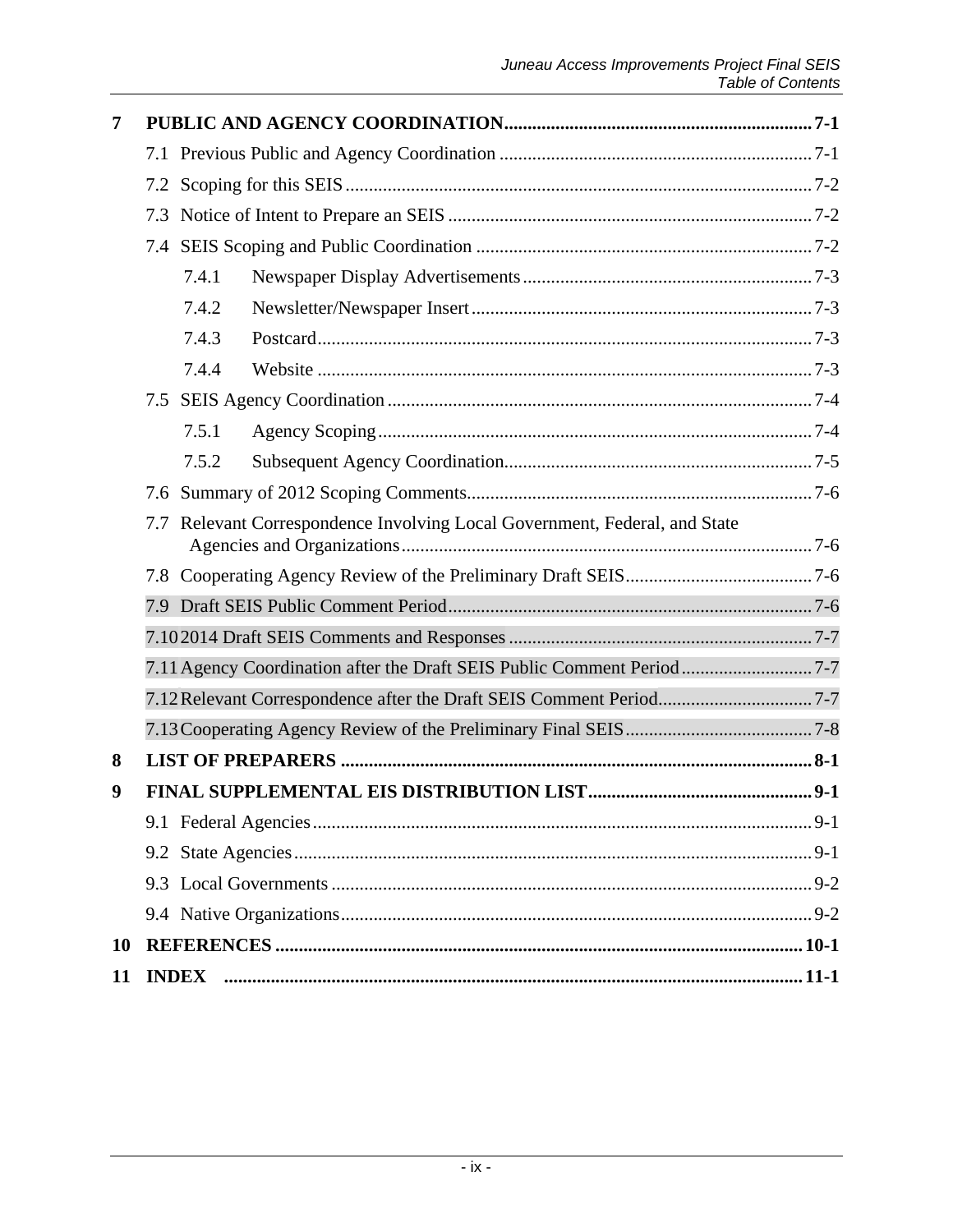*This page intentionally left blank.*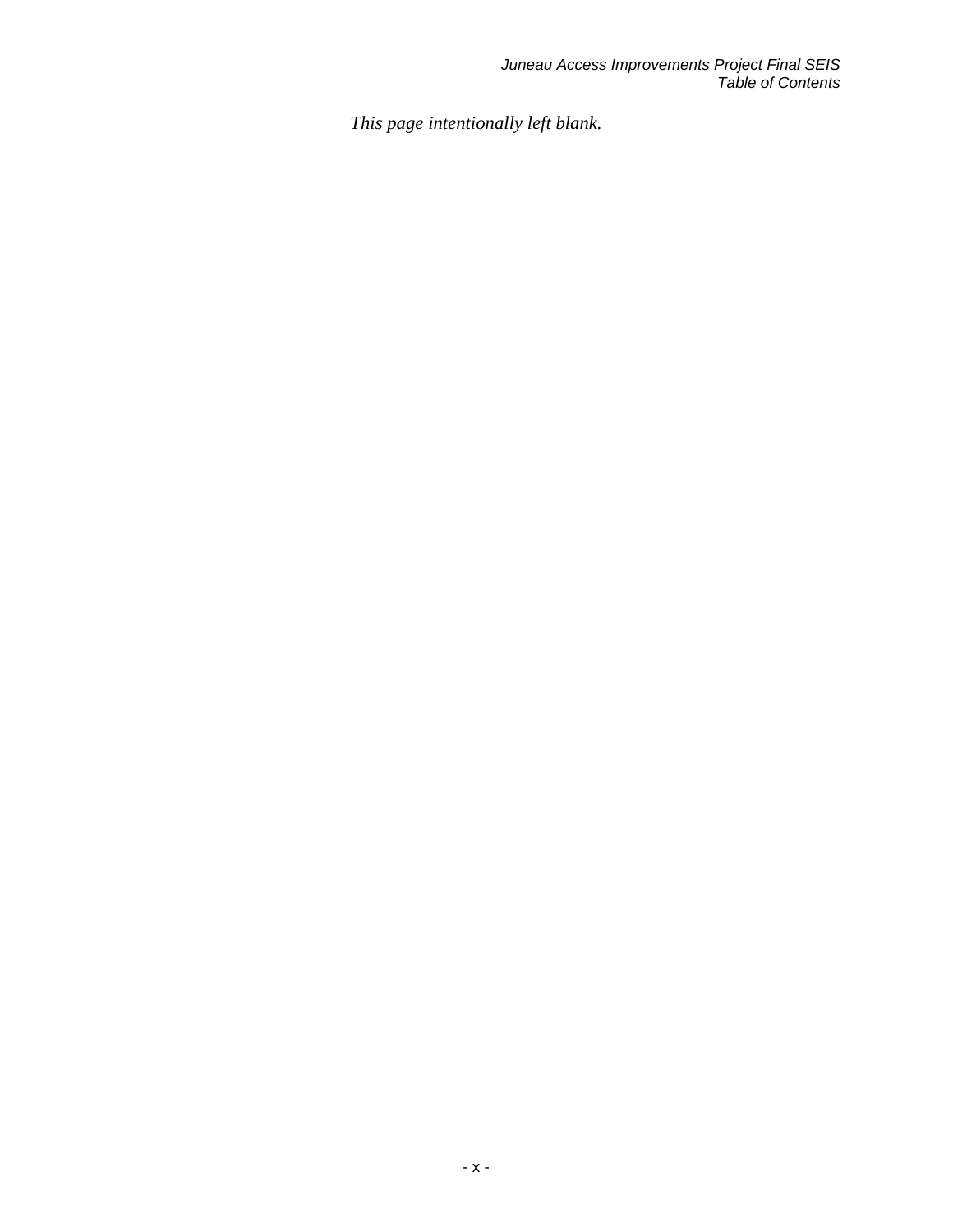## **List of Tables**

| Table 1-1: Lynn Canal AMHS Annual ADT 1988 to 2015 Auke Bay to Haines, Haines<br>to Auke Bay, Auke Bay to Skagway, and Skagway to Auke Bay (Total for all |
|-----------------------------------------------------------------------------------------------------------------------------------------------------------|
|                                                                                                                                                           |
|                                                                                                                                                           |
|                                                                                                                                                           |
|                                                                                                                                                           |
|                                                                                                                                                           |
|                                                                                                                                                           |
|                                                                                                                                                           |
|                                                                                                                                                           |
|                                                                                                                                                           |
|                                                                                                                                                           |
|                                                                                                                                                           |
|                                                                                                                                                           |
|                                                                                                                                                           |
|                                                                                                                                                           |
|                                                                                                                                                           |
|                                                                                                                                                           |
|                                                                                                                                                           |
|                                                                                                                                                           |
|                                                                                                                                                           |
|                                                                                                                                                           |
|                                                                                                                                                           |
|                                                                                                                                                           |
|                                                                                                                                                           |
|                                                                                                                                                           |
|                                                                                                                                                           |
|                                                                                                                                                           |
|                                                                                                                                                           |
|                                                                                                                                                           |
|                                                                                                                                                           |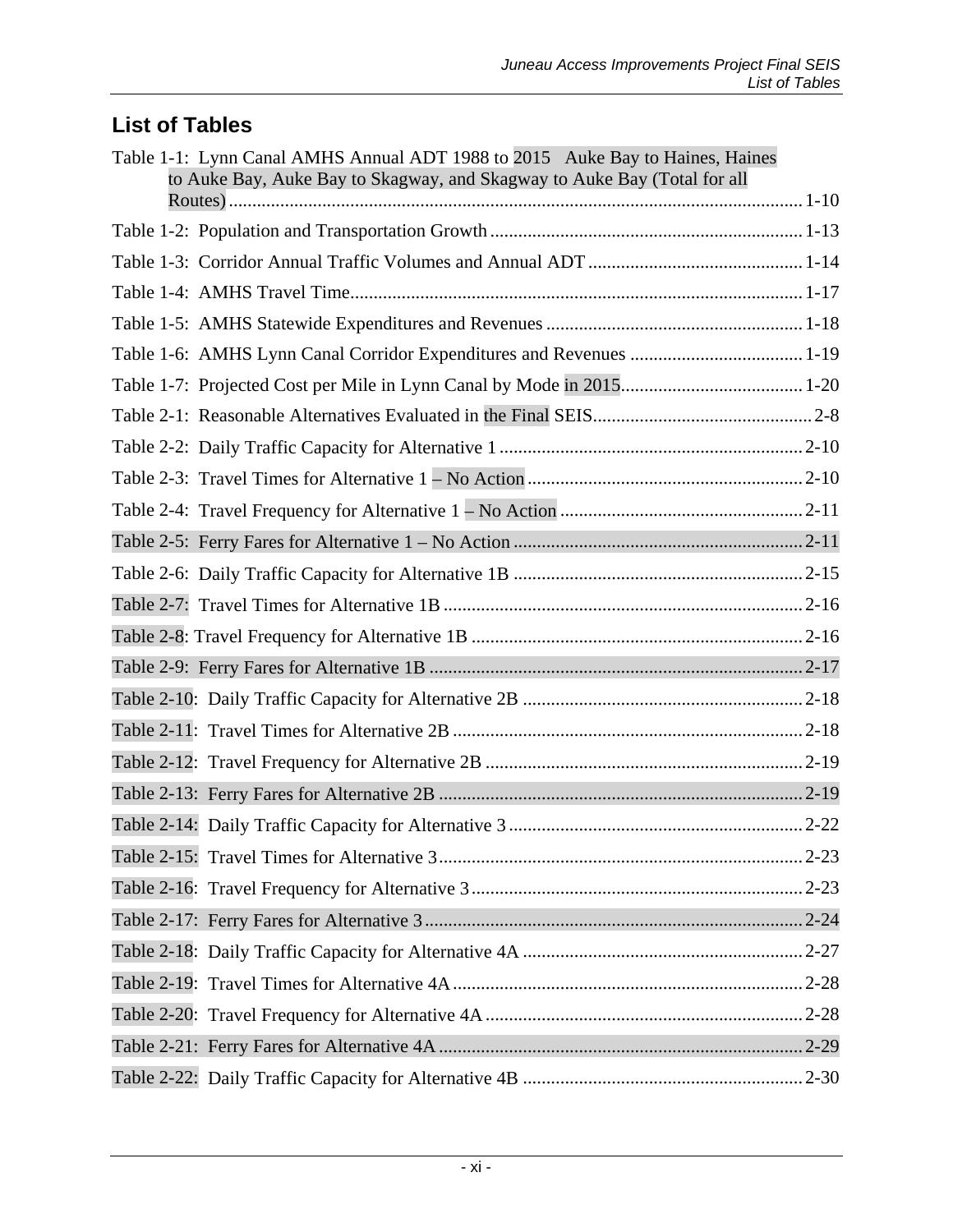| Table 3-3: Emissions Inventory (tons/year) in Haines and Skagway-Angoon, Alaska          |  |
|------------------------------------------------------------------------------------------|--|
|                                                                                          |  |
|                                                                                          |  |
| Table 4-1: 2055 Forecast Demand and Capacity Juneau to/from Haines and Skagway for       |  |
| Table 4-2: Thirty-Six-Year Life-Cycle Costs for Alternative 1 – No Action4-16            |  |
| Table 4-3: Thirty-Six-Year Total Project Life Costs for Alternative 1 - No Action, 2019- |  |
| Table 4-4: Juneau to/from Haines and Skagway Total and Out-of-Pocket User Cost for       |  |
| Table 4-5: Annual AMHS Operating Costs, Revenues, and Estimated State Funding for        |  |
| Table 4-6: Average Daily Ridership in Summer for Alternative 1 - No Action, 2055 4-18    |  |
| Table 4-7: Alternative 1B Projected Traffic and Resulting Visitor Economic Impacts in    |  |
| Table 4-8: Alternative 1B Projected Traffic and Resulting Visitor Economic Impacts in    |  |
| Table 4-9: Alternative 1B Projected Traffic and Resulting Visitor Economic Impacts in    |  |
| Table 4-10: 2055 Forecast Demand and Capacity Juneau to/from Haines and Skagway for      |  |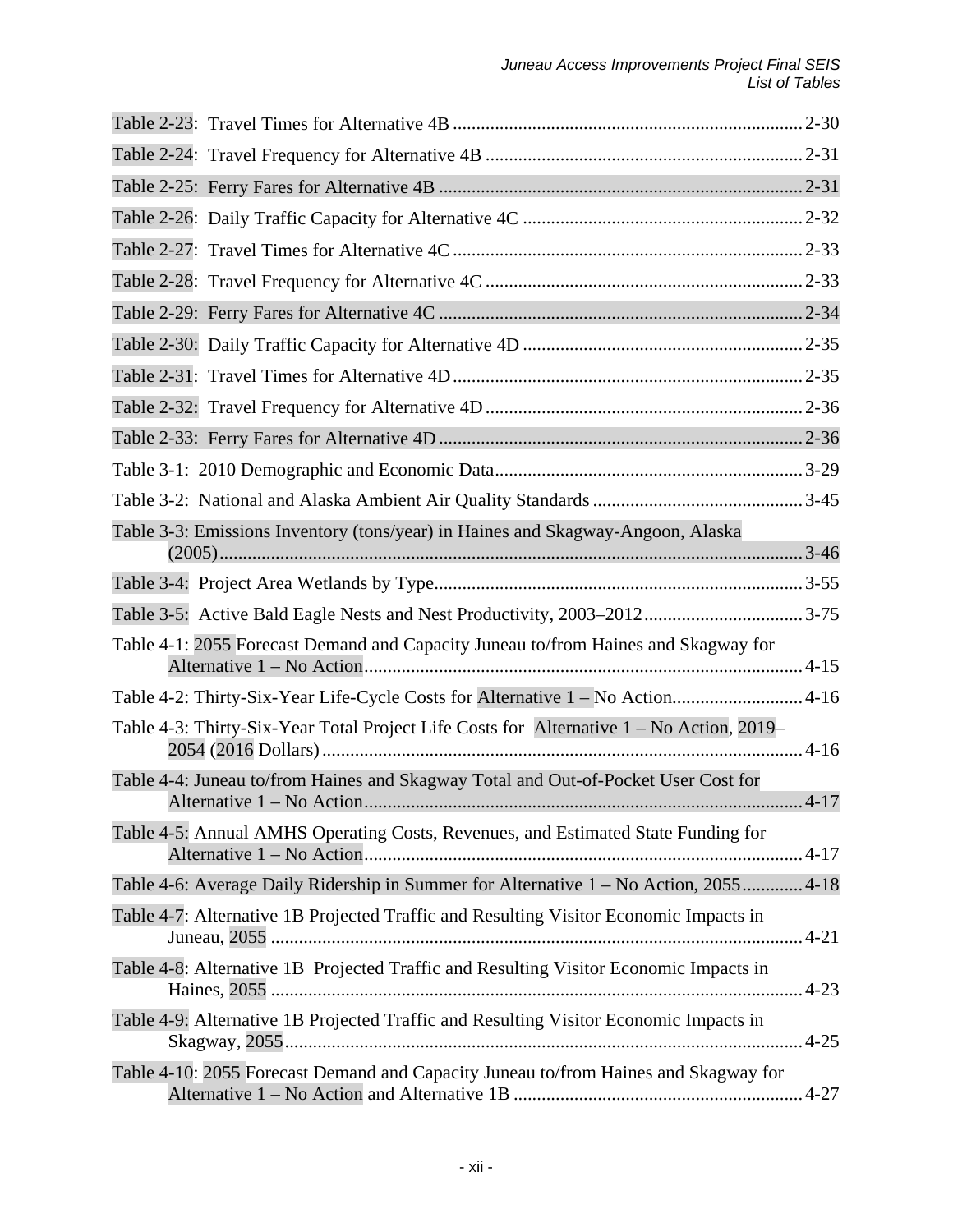| Table 4-11: Summer Travel Times for Alternative 1 – No Action and Alternative 1B  4-29   |
|------------------------------------------------------------------------------------------|
| Table 4-12: Thirty-Six-Year Life-Cycle Costs for the No Action Alternative and           |
| Table 4-13: Thirty-Six-Year Total Project Life Costs for Alternative 1 - No Action and   |
| Table 4-14: Juneau to/from Haines and Skagway Total and Out-of-Pocket User Cost for      |
| Table 4-15: User Benefits and Net Present Value of Alternative 1B versus Alternative 1 – |
| Table 4-16: Annual AMHS Operating Costs, Revenues, and Estimated State Funding for       |
| Table 4-17: Average Daily Ridership in Summer for Alternative 1 - No Action and          |
| Table 4-18: Land Ownership of Required Right-of-Way for Alternative 2B  4-36             |
| Table 4-19: Alternative 2B Projected Traffic and Resulting Visitor Economic Impacts in   |
| Table 4-20: Alternative 2B Projected Traffic and Resulting Visitor Economic Impacts in   |
| Table 4-21: Alternative 2B Projected Traffic and Resulting Visitor Economic Impacts in   |
| Table 4-22: 2025 Forecast Demand and Capacity Juneau to/from Haines and Skagway for      |
| Table 4-23: 2055 Forecast Demand and Capacity Juneau to/from Haines and Skagway for      |
| Table 4-24: Summer Travel Times for Alternative 1 - No Action and Alternative 2B  4-62   |
| Table 4-25: Thirty-Six-Year Life-Cycle Costs for the No Action Alternative and           |
| Table 4-26: Thirty-Six-Year Total Project Life Costs for Alternative 1 - No Action and   |
| Table 4-27: Juneau to/from Haines and Skagway Total and Out-of-Pocket User Cost for      |
| Table 4-28: User Benefits and Net Present Value of Alternative 2B versus Alternative 1 - |
| Table 4-29: Annual AMHS Operating Costs, Revenues, and Estimated State Funding for       |
| Table 4-30: Average Daily Ridership in Summer for Alternative 1 - No Action and          |
|                                                                                          |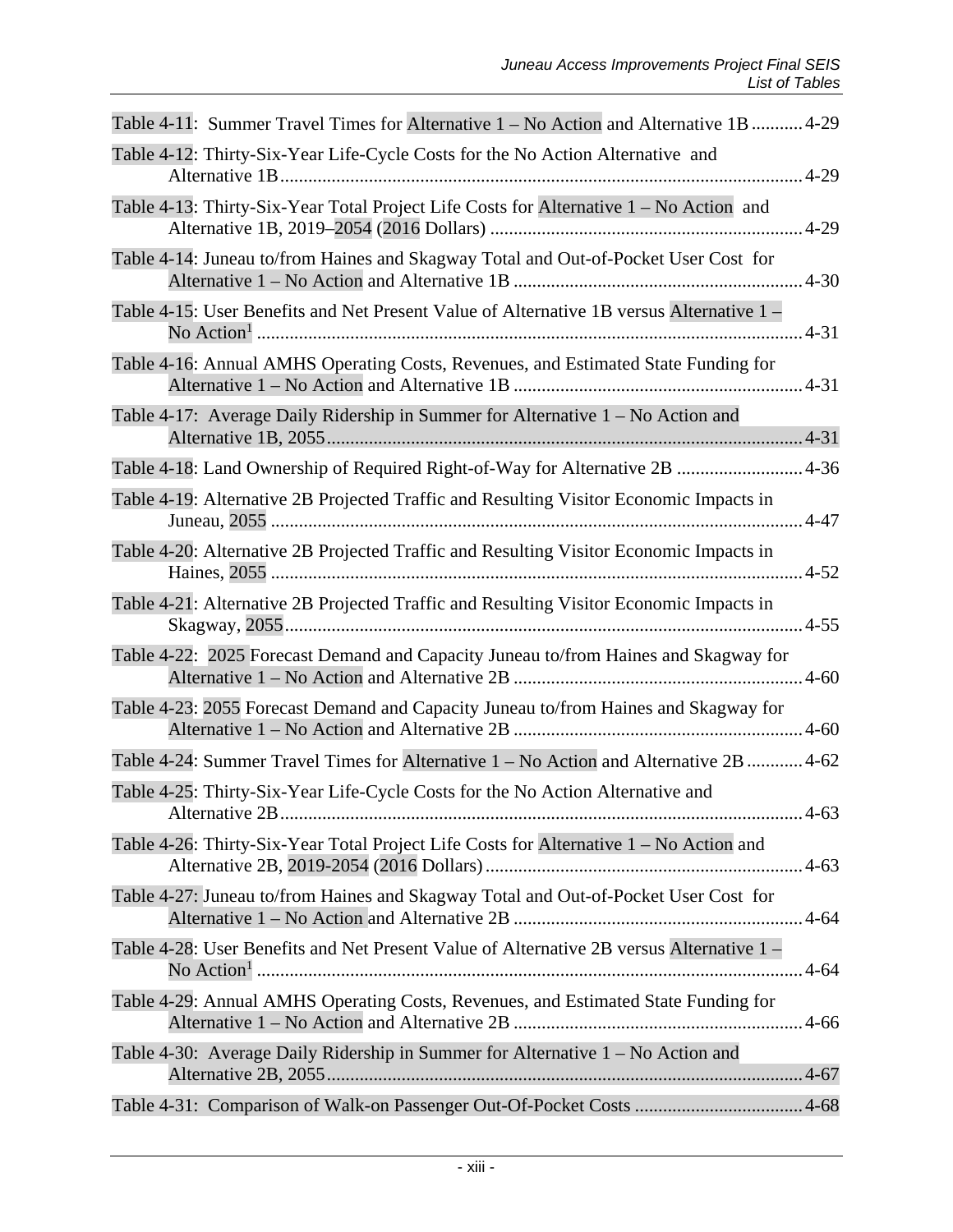| Table 4-32: Costs, Closures, and Mitigated Avalanche Hazard Index for Alternative 2B 4-71  |
|--------------------------------------------------------------------------------------------|
| Table 4-33: Alternative 2B Impacts to Wetlands and Other Waters of the U.S. (Acres) 4-79   |
|                                                                                            |
| Table 4-35: Land Ownership of Required Right-of-Way for Alternative 3  4-98                |
| Table 4-36: Alternative 3 Projected Traffic and Resulting Visitor Economic Impacts in      |
| Table 4-37: Alternative 3 Projected Traffic and Resulting Visitor Economic Impacts in      |
| Table 4-38: Alternative 3 Projected Traffic and Resulting Visitor Economic Impacts in      |
| Table 4-39: 2025 Forecast Demand and Capacity for Alternative 1 – No Action and            |
| Table 4-40: 2055 Forecast Demand and Capacity for Alternative 1 - No Action and            |
| Table 4-41: Summer Travel Times for Alternative 1 - No Action and Alternative 3 4-118      |
| Table 4-42: Thirty-Six-Year Life-Cycle Costs for Alternative 1 - No Action and             |
| Table 4-43: Thirty-Six-Year Total Project Life Costs for Alternative 1 – No Action and     |
| Table 4-44: Juneau to/from Haines and Skagway Total and Out-of-Pocket User Cost for        |
| Table 4-45: User Benefits and Net Present Value of Alternative 3 versus Alternative 1 –    |
| Table 4-46: Annual AMHS Operating Costs, Revenues, and Estimated State Funding for         |
| Table 4-47: Average Daily Ridership in Summer for Alternative 1 – No Action and            |
|                                                                                            |
| Table 4-49: Costs, Closures, and Mitigated Avalanche Hazard Index for Alternative 3  4-127 |
| Table 4-50: Wetlands and Other Waters of the U.S. Affected by Alternative 3 (Acres)  4-135 |
|                                                                                            |
| Table 4-52: Alternatives 4A and 4C Projected Traffic and Resulting Visitor Economic        |
| Table 4-53: Alternatives 4A and 4C Projected Traffic and Resulting Visitor Economic        |
| Table 4-54: Alternatives 4A and 4C Projected Traffic and Resulting Visitor Economic        |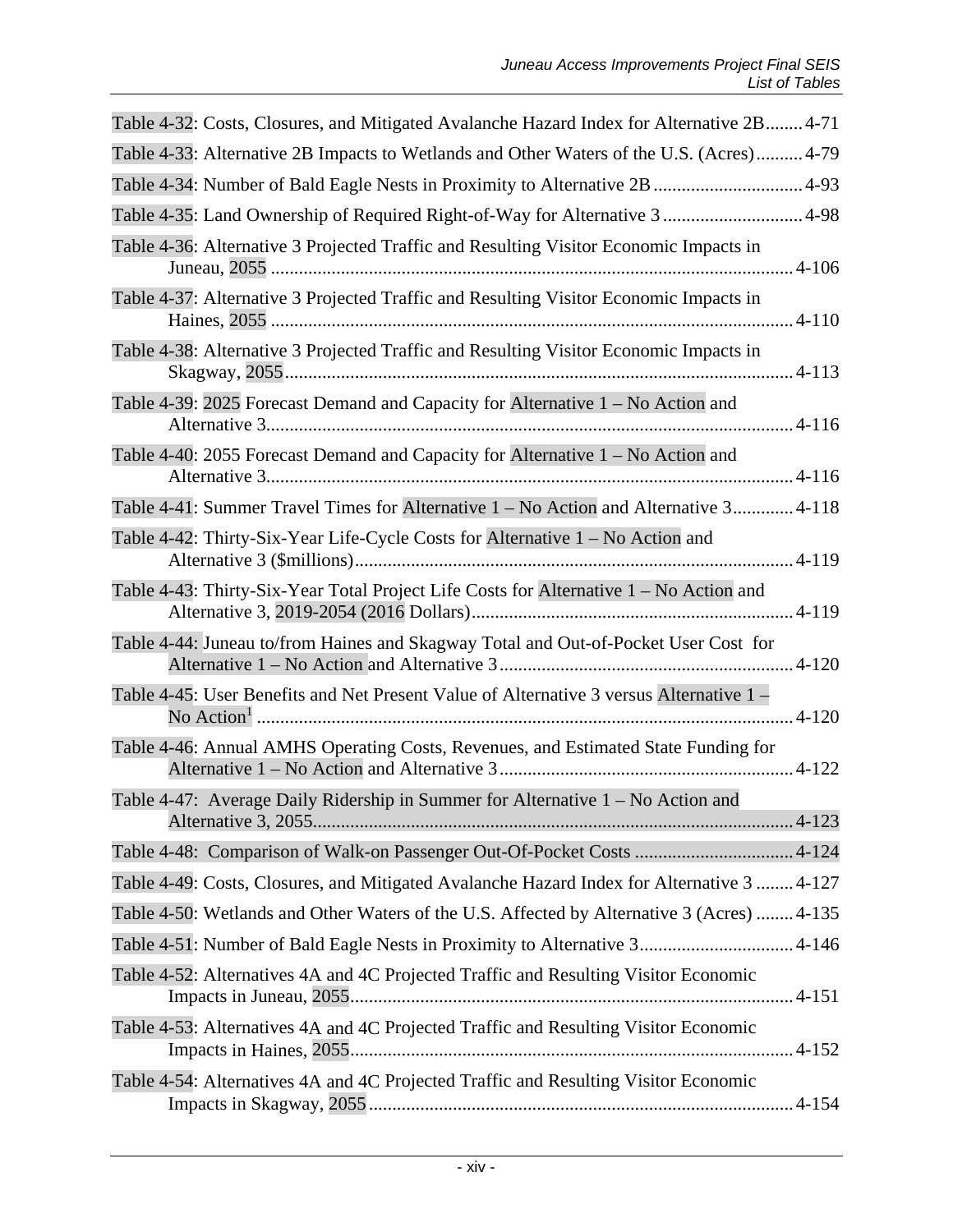| Table 4-55: 2055 Forecast Demand and Capacity for Alternative 1 – No Action and        |
|----------------------------------------------------------------------------------------|
| Table 4-56: Summer Travel Times for Alternative 1 - No Action and Alternatives 4A and  |
| Table 4-57: Thirty-Six-Year Life-Cycle Costs for Alternative 1 - No Action and         |
| Table 4-58: Thirty-Six-Year Total Project Life Costs for Alternative 1 – No Action and |
| Table 4-59: Juneau to/from Haines and Skagway Total and Out-of-Pocket User Costs for   |
| Table 4-60: User Benefits and Net Present Value of Alternatives 4A and 4C versus       |
| Table 4-61: Annual AMHS Operating Costs, Revenues, and Estimated State Funding for     |
| Table 4-62: Average Daily Ridership in Summer for Alternative 1 - No Action and        |
| Table 4-63: Alternatives 4B and 4D Projected Traffic and Resulting Visitor Economic    |
| Table 4-64: Alternatives 4B and 4D Projected Traffic and Resulting Visitor Economic    |
| Table 4-65: Alternatives 4B and 4D Projected Traffic and Resulting Visitor Economic    |
| Table 4-66: 2055 Forecast Demand and Capacity for Alternative 1 - No Action and        |
| Table 4-67: Summer Travel Times for Alternative 1 – No Action and Alternatives 4B and  |
| Table 4-68: Thirty-Six-Year Life-Cycle Costs for Alternative 1 - No Action and         |
| Table 4-69: Thirty-Six-Year Total Project Life Costs for Alternative 1 – No Action and |
| Table 4-70: Juneau to/from Haines and Skagway Total and Out-of-Pocket User Cost for    |
| Table 4-71: User Benefits and Net Present Values for Alternatives 4B and 4D versus     |
| Table 4-72: Annual AMHS Operating Costs, Revenues and Estimated State Funding for      |
| Table 4-73: Average Daily Ridership in Summer for Alternative 1 - No Action and        |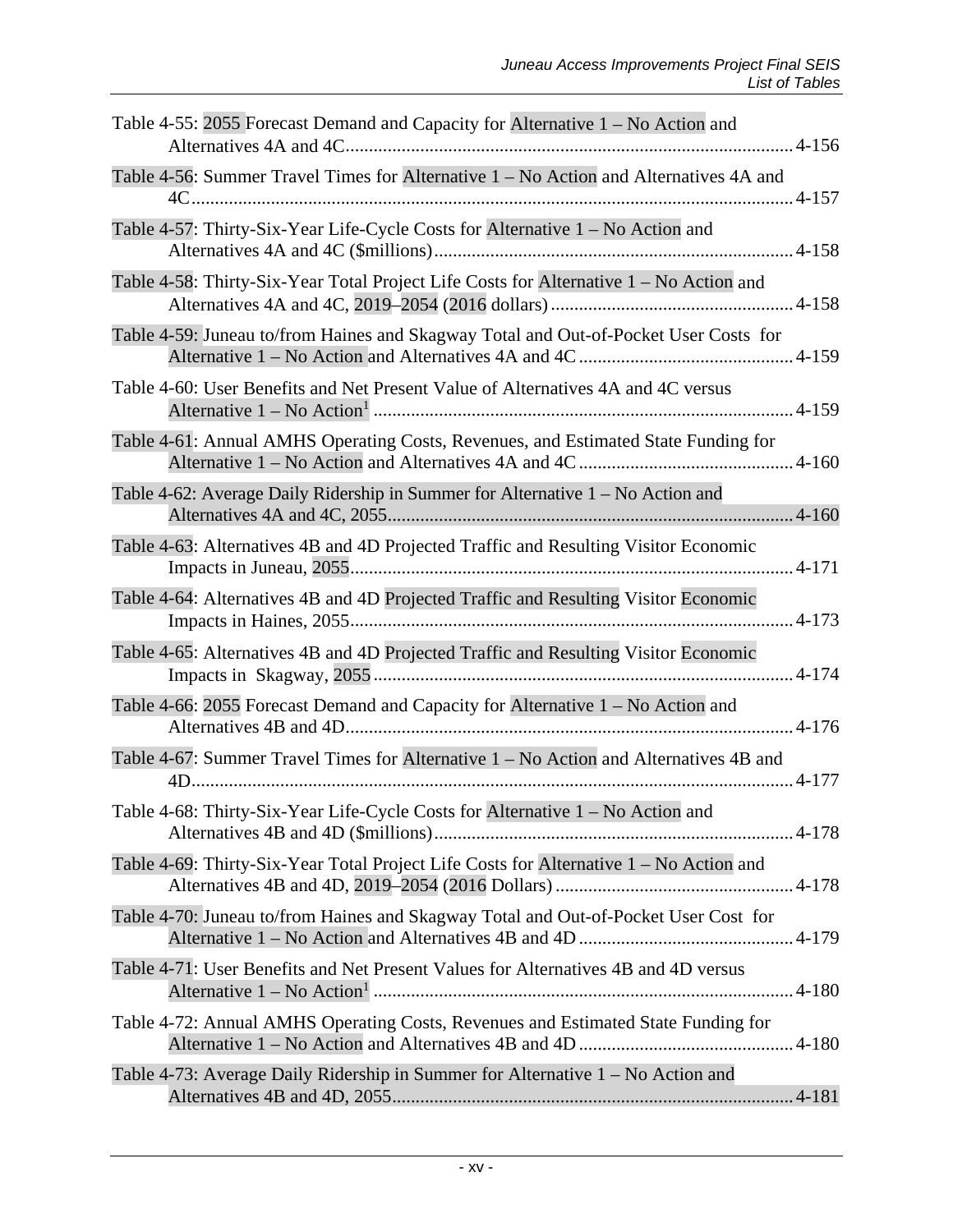| Table 4-74: Wetlands and Other Waters of the U.S. Affected by Alternatives 4B and 4D  4-186 |
|---------------------------------------------------------------------------------------------|
| Table 4-75: Number of Bald Eagle Nests in Proximity to Alternatives 4B and 4D 4-194         |
|                                                                                             |
|                                                                                             |
|                                                                                             |
| Table 4-79: Housing Units along Egan Drive and Glacier Highway in the Juneau Area           |
|                                                                                             |
|                                                                                             |
| Table 4-82: Construction Phase Direct and Total Employment and Payroll Effects for          |
| Table 4-83: Construction Phase Maximum Potential Population-Related Effects for             |
| Table 4-84: Construction Phase Direct and Total Employment and Payroll Effects for          |
| Table 4-85: Construction Phase Maximum Potential Population-Related Effects for             |
|                                                                                             |
| Table 4-87: Alternative Ferry Vessel Emissions Compared to Total Marine Vessel              |
|                                                                                             |
| Table 7-2: Federal, State, and Local Government Representative Participation in Scoping 7-5 |

# **List of Graphs**

| Graph 2-2: Alaska Unrestricted General Funds Revenues and Expenditures, Fiscal Years |  |
|--------------------------------------------------------------------------------------|--|
|                                                                                      |  |
|                                                                                      |  |
| Graph 2-4: Unrestricted General Fund Portion of DOT&PF's Operating Budget2-47        |  |
|                                                                                      |  |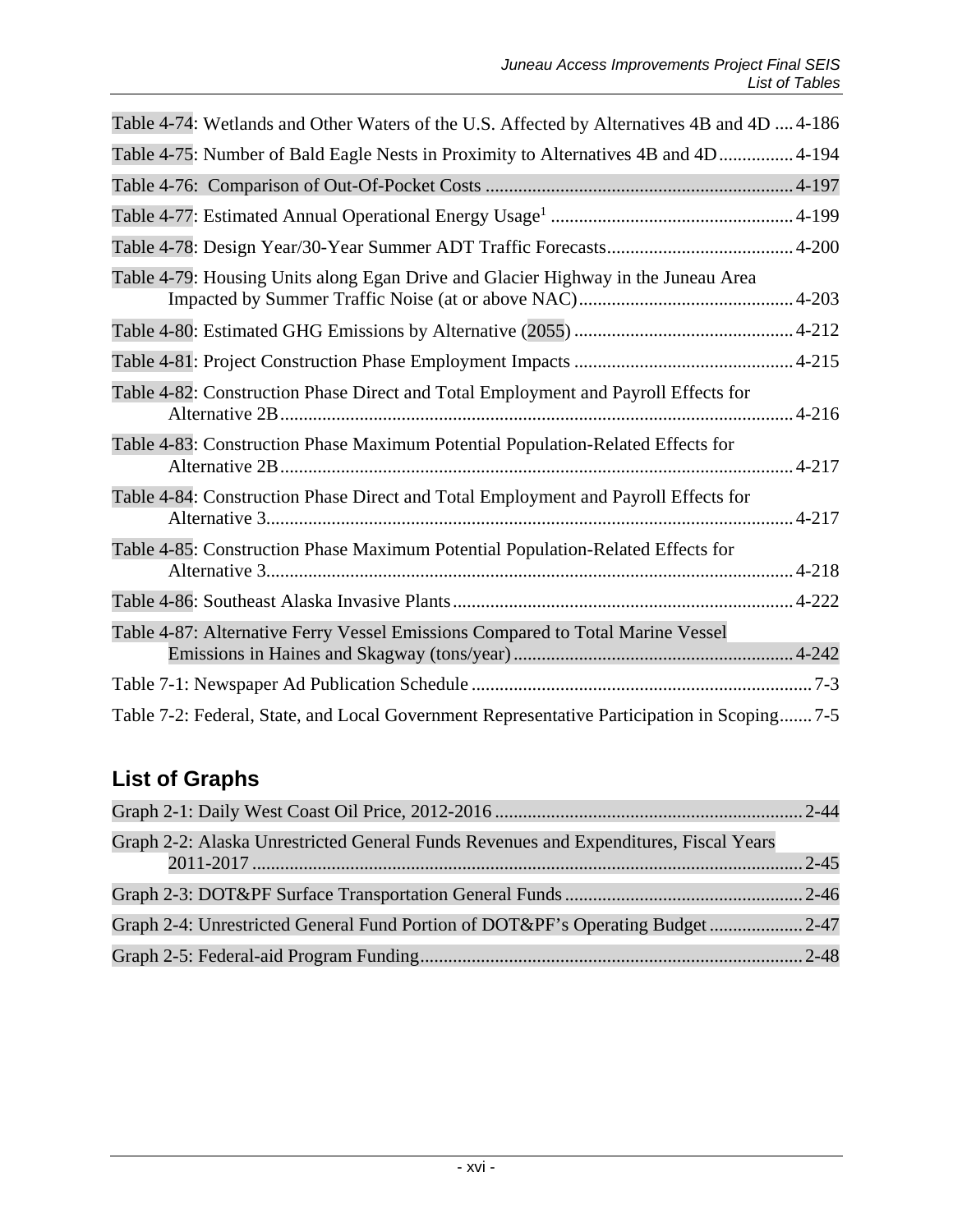## **List of Figures**

**Chapter 1 Figures ........................................................................................ Following Chapter 1**

- Figure 1-1: Project Area
- Figure 1-2: Continental Highway System

- Figure 2-1: Taku River Valley Highway Alternative
- Figure 2-2: Alternative 2: East Lynn Canal Highway with Katzehin Ferry Terminal
- Figure 2-3: Alternative 2A: East Lynn Canal Highway with Berners Bay and Katzehin Ferry **Shuttles**
- Figure 2-4: Alternative 2C: East Lynn Canal Highway with Haines/Skagway Shuttle
- Figure 2-5: Alternative 1: No Action Alternative
- Figure 2-6: Alternative 1B: Enhanced Service with Existing AMHS Assets
- Figure 2-7a: Alternative 2B: East Lynn Canal Highway to Katzehin Ferry Terminal with Shuttles to Haines & Skagway
- Figure 2-7b: Typical Roadway Section
- Figure 2-8: Alternative 3: West Lynn Canal Highway
- Figure 2-9: Alternative 4A: Fast Vehicle Ferry (FVF) and Alternative 4C: Conventional Monohull Shuttle Service from Auke Bay
- Figure 2-10: Alternative 4B: Fast Vehicle Ferry (FVF) and Alternative 4D: Conventional Monohull Service from Berners Bay (Summer)
- Figure 2-11: Alternative 4B: Fast Vehicle Ferry (FVF) and Alternative 4D: Conventional Monohull Service from Berners Bay (Winter)

### **Chapter 3 Figures Following Chapter 3**

- Figure 3-1: Land Ownership at Northern End of Lynn Canal
- Figure 3-2: Land Ownership at Southern End of Lynn Canal
- Figure 3-3: Tongass Land and Resources Management Plan (2008) Land Use Designations
- Figure 3-4: Inventoried Roadless Areas
- Figure 3-5: Parks, Trails and Historic Districts in the Skagway Area
- Figure 3-6: Historic Mining Districts in East Lynn Canal Area
- Figure 3-7: Skagway Subsistence
- Figure 3-8: Haines Subsistence
- Figure 3-9: Klukwan Subsistence

### **Chapter 2 Figures Following Chapter 2**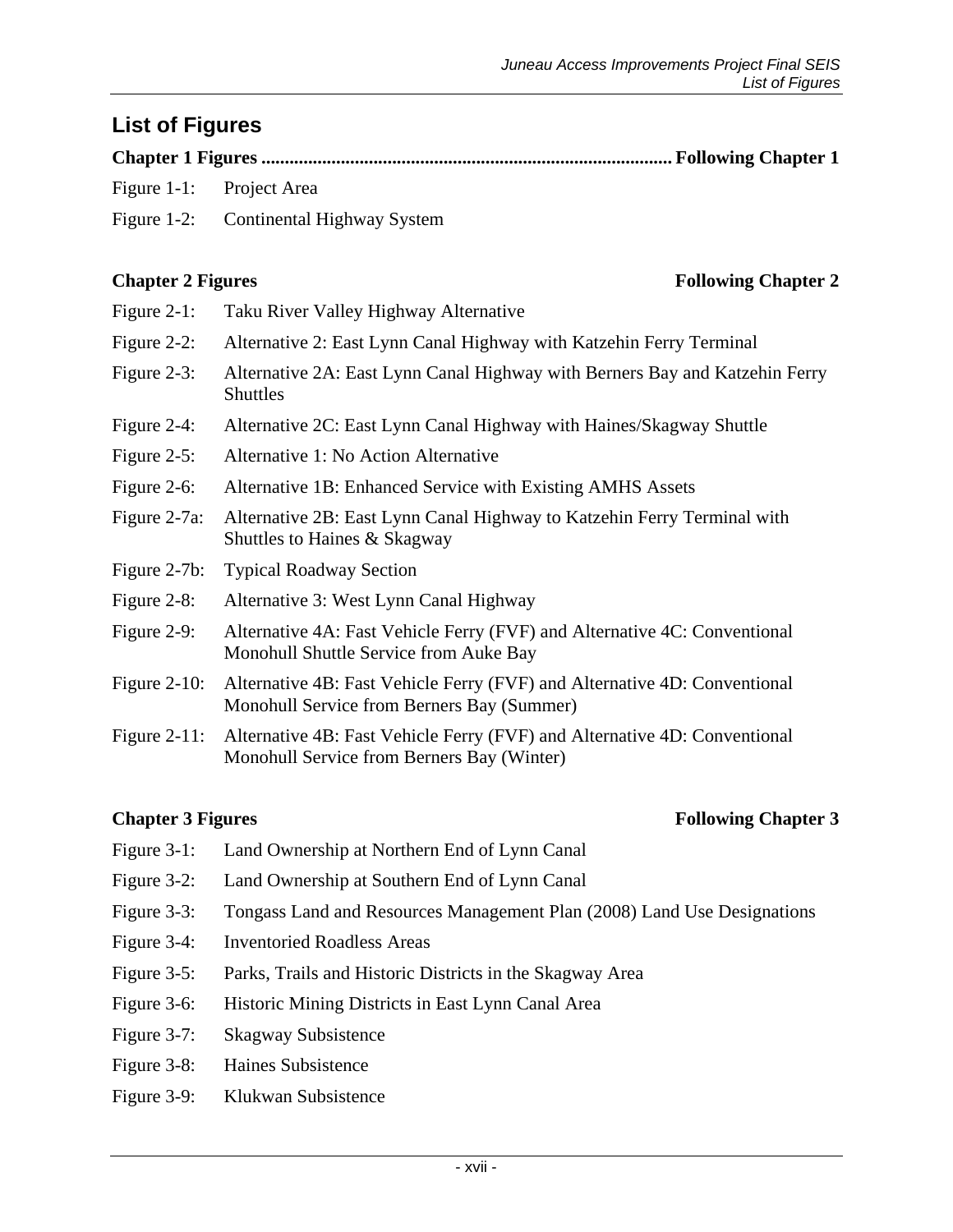- Figure 3-10: Karst Vulnerability for West Lynn Canal Area
- Figure 3-11: Avalanche Paths and Rock Slides
- Figure 3-12: Potential Hazardous Waste Sites
- Figure 3-13: Wetlands Classifications Figure Index
- Figure 3-14: Wetlands Berners Bay
- Figure 3-15: Wetlands Classifications for William Henry Bay Area and Comet Area
- Figure 3-16: Wetlands Classifications for Sullivan River Area
- Figure 3-17: Wetlands Classifications for Haines Area
- Figure 3-18: Essential Fish Habitat Including Anadromous Fish Streams
- Figure 3-19: Herring Spawn
- Figure 3-20: Marine Mammal Concentrations in Lynn Canal
- Figure 3-21: Wolf and Black Bear Habitat in Lynn Canal
- Figure 3-22: Mountain Goat, Brown Bear and Marten Habitat in Lynn Canal
- Figure 3-23: Moose and Deer Habitat in Lynn Canal
- Figure 3-24: Bald Eagle Nest Locations

## **Chapter 4 Figures Following Chapter 4**

- Figure 4-1: Proposed Pullouts and Scenic Overlooks for Alternative 2B
- Figure 4-2: Visual Simulation Locations in Lynn Canal
- Figure 4-3: Visual Simulation of Alternatives 2B and 3 from Point Bridget Looking East
- Figure 4-4: Visual Simulation of Alternative 2B from Berners Bay South of Antler River Looking East
- Figure 4-5: Visual Simulation of Alternative 2B from Berners Bay at Antler, Lace, and Berners River Delta Looking North
- Figure 4-6: Visual Simulation of Alternative 2B from Lynn Canal at Sherman Point Looking East
- Figure 4-7: Visual Simulation of Alternative 2B from Lynn Canal North of Comet Looking East
- Figure 4-8: Visual Simulation of Alternative 2B from Lynn Canal at Eldred Rock Looking East
- Figure 4-9: Visual Simulation of Alternative 2B from Lynn Canal South of Katzehin River Looking East
- Figure 4-10: Visual Simulation of Alternative 2B and Katzehin Ferry Terminal from Chilkoot Inlet Looking East
- Figure 4-11: Bald Eagle Nest Distances from Alignment Centerline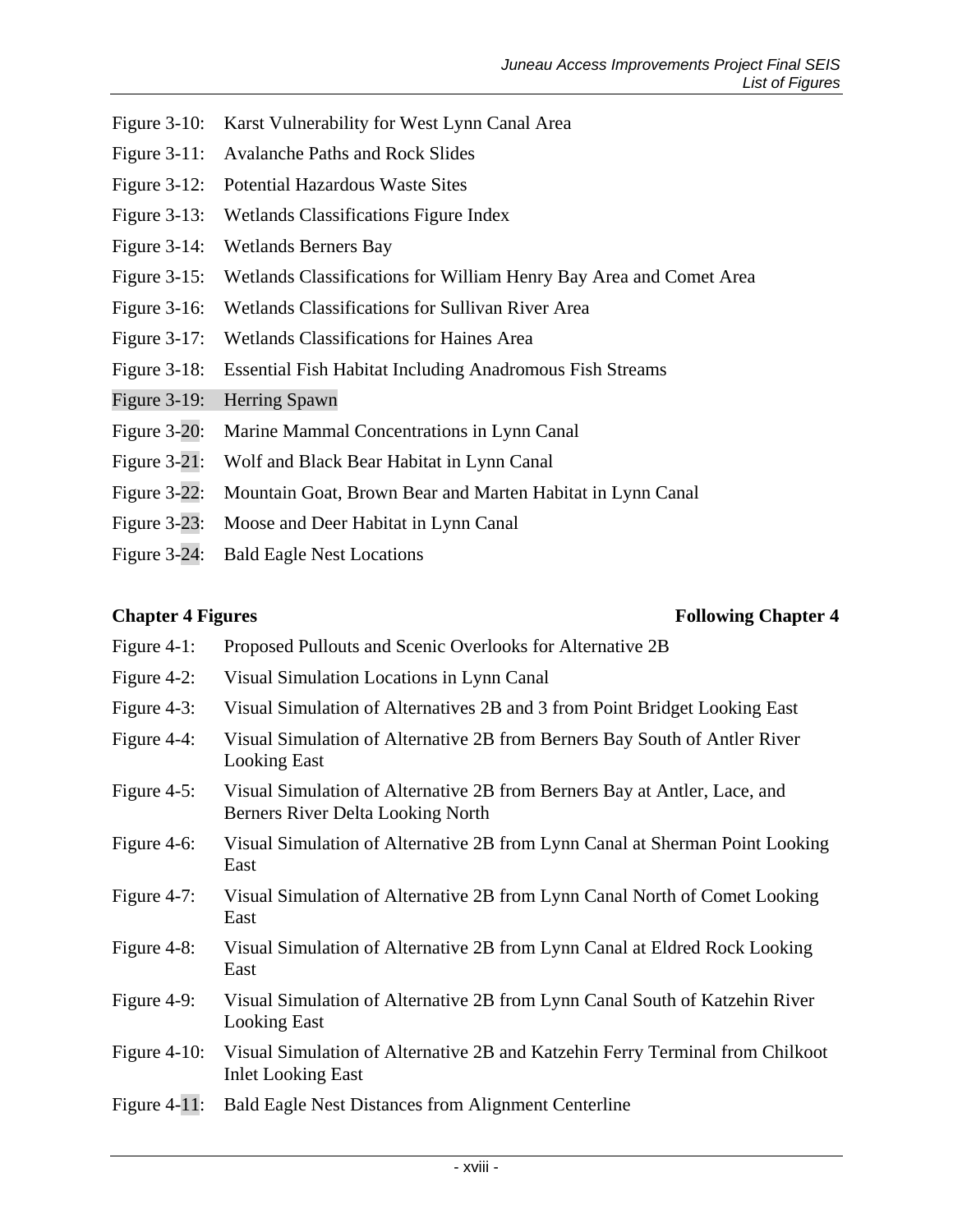- Figure 4-12: Proposed Pullouts and Scenic Overlooks for Alternative 3
- Figure 4-13: Visual Simulation of Alternative 3 from Point Bridget Looking East
- Figure 4-14: Visual Simulation of Alternative 3 from Berners Bay at Sawmill Cove Looking East
- Figure 4-15: Visual Simulation of Alternative 3 William Henry Bay Ferry Terminal from William Henry Bay Looking West
- Figure 4-16: Visual Simulation of Alternative 3 from Lynn Canal at William Henry Mountain Looking West
- Figure 4-17: Visual Simulation of Alternative 3 from Lynn Canal at Endicott River Delta Looking West
- Figure 4-18: Visual Simulation of Alternative 3 from Lynn Canal at Davidson Glacier Looking West
- Figure 4-19: Visual Simulation of Alternative 3 from Chilkat Inlet South of Pyramid Island Looking North
- Figure 4-20: Visual Simulation of Alternatives 4B and 4D from Point Bridget Looking East
- Figure 4-21: Visual Simulation of Alternatives 4B and 4D from Berners Bay at Sawmill Cove Looking East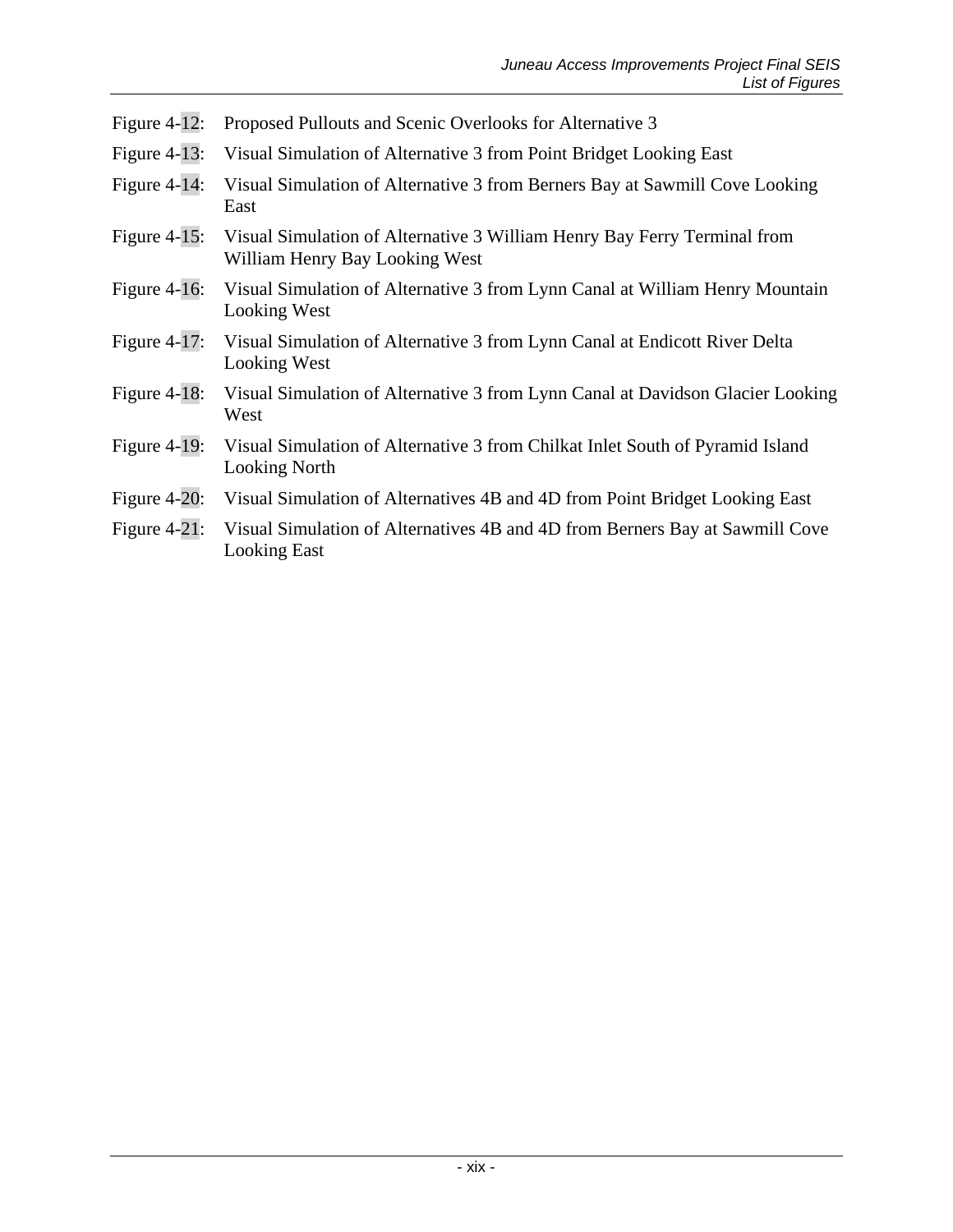*This page intentionally left blank.*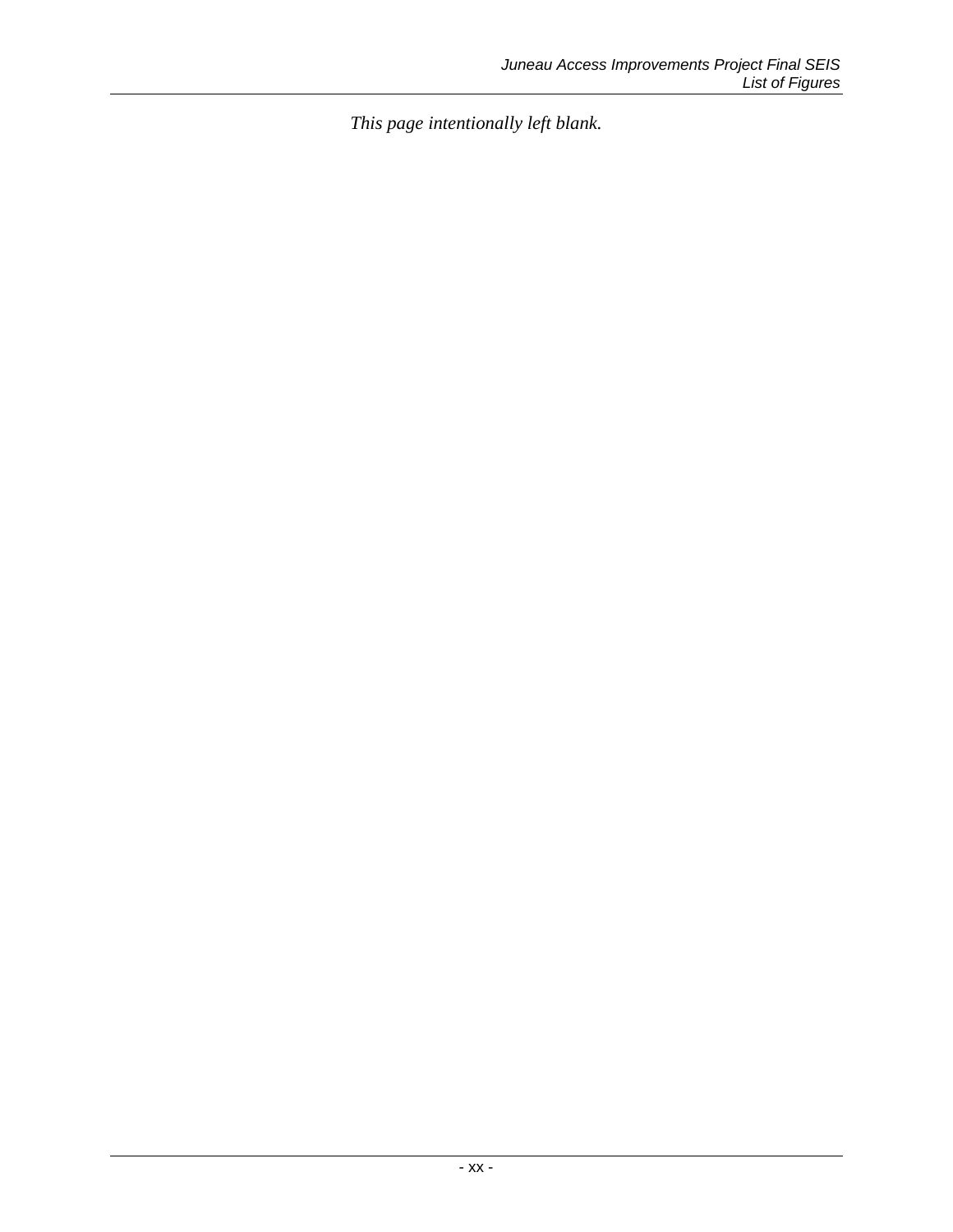## **List of Appendices**

## **Volume 2**

- Appendix Z *2017 Update to Appendix D – Technical Alignment Report*
- Appendix Z *2017 Errata to 2014 Update to Appendix G – Visual Resources Technical Report*
- Appendix Z *2017 Update to Appendix J – Snow Avalanche Report*
- Appendix Z *2017 Errata to 2014 Update to Appendix K – Hydrology and Water Quality Technical Report*
- Appendix Z *2017 Update to Appendix L – Noise Technical Report*
- Appendix Z *2017 Errata to 2014 Update to Appendix M – Initial Site Assessment Technical Report*
- Appendix Z *2017 Errata to 2014 Update to Appendix N – Essential Fish Habitat Assessment*
- Appendix Z *2017 Errata to 2014 Update to Appendix O – Wetlands Technical Report*
- Appendix Z *2017 Errata to 2014 Update to Appendix P – Anadromous and Resident Fish Streams Technical Report*
- Appendix Z *2017 Update to Appendix Q – Wildlife Technical Report*
- Appendix Z *2017 Errata to 2014 Update to Appendix R – Bald Eagle Technical Report*
- Appendix Z *2017 Errata to 2014 Update to Appendix S – Steller Sea Lion Technical Report*
- Appendix Z *2017 Update to Appendix T – Air Quality Modeling Memorandum*
- Appendix Z *2017 Update to Appendix X – Draft Section 404/10 Permit Application Draft Section 404(b)(1) Analysis – Withdrawn*

### **Volume 3**

- Revised Appendix AA *Traffic Forecast Report*
- Revised Appendix BB *Revenues and Expenditures Report for Lynn Canal, Fiscal Years 2005–2015*
- Revised Appendix CC *Development of Alternative 1B – Enhanced Service with Existing Alaska Marine Highway (AMHS) Assets*
- Revised Appendix DD *Land Use Technical Report*
- Revised Appendix EE *Socioeconomic Effects Technical Report*
- Revised Appendix FF *User Benefit, Life-Cycle Cost, and Total Project Life Cost Analyses*
- Revised Appendix GG *Marine Segments Technical Report*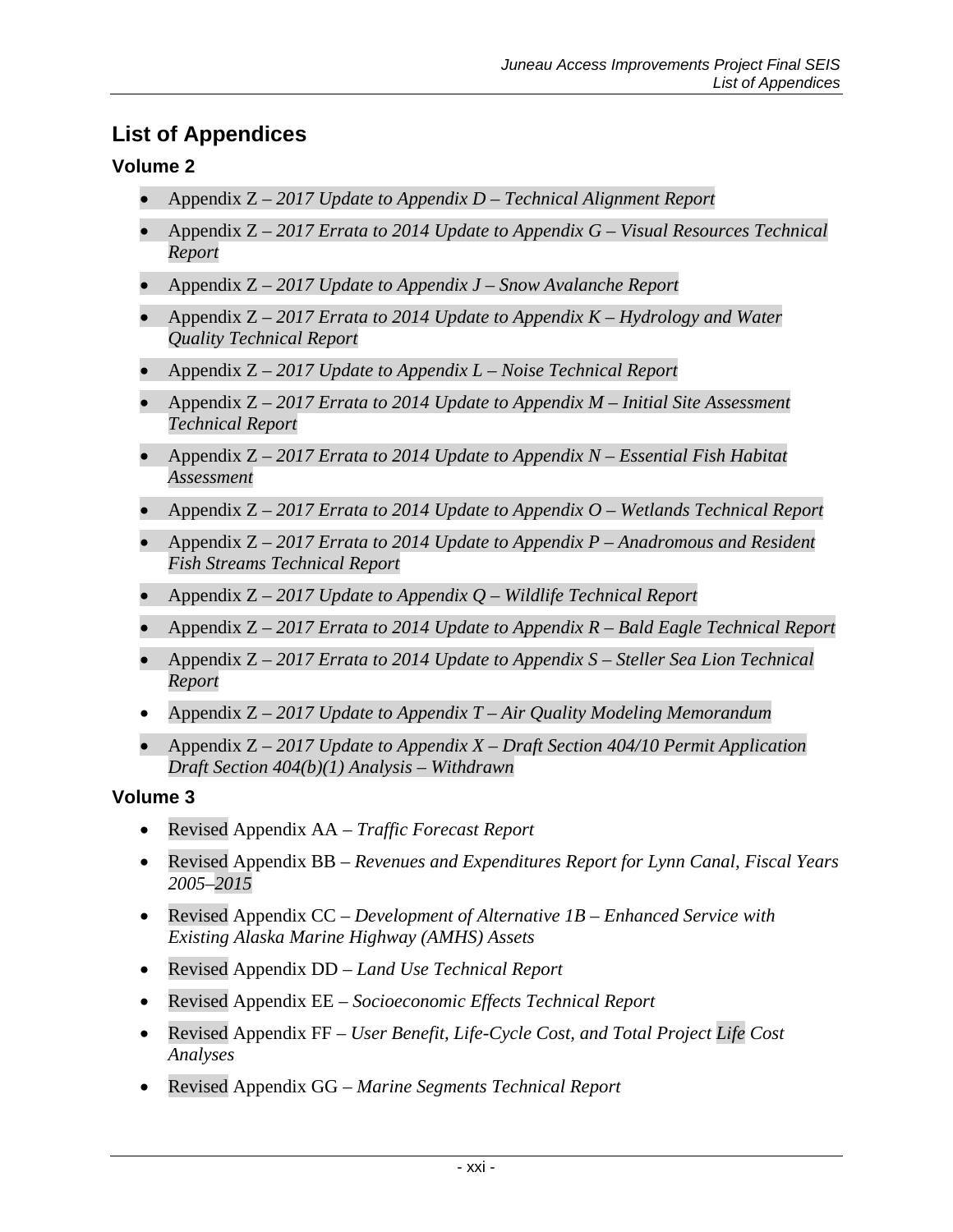- Appendix HH *Draft U.S. Coast Guard Preliminary Bridge Permit Evaluation Report* Removed
- Appendix II (New) *Alternative 1B Optimized and Alternative 5 Evaluation*

## **Volume 4**

• Appendix JJ (New) – *Responses to Draft Supplemental Environmental Impact Statement Comments*

*.*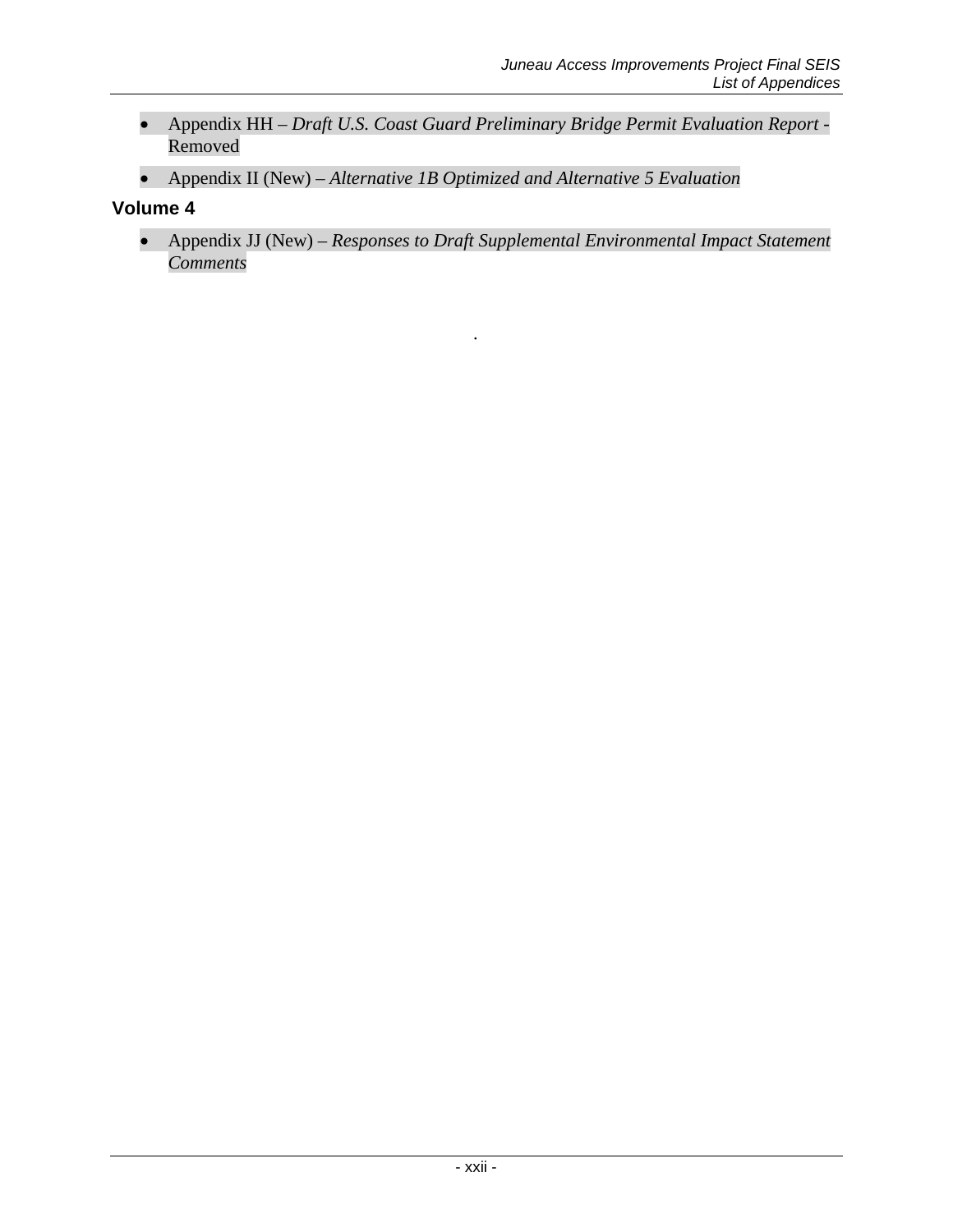# **List of Acronyms and Abbreviations**

| -A-               |                                                                    |
|-------------------|--------------------------------------------------------------------|
| <b>AAAQS</b>      | Alaska Ambient Air Quality Standards                               |
| <b>AAC</b>        | Alaska Administrative Code                                         |
| <b>AASHTO</b>     | American Association of State Highway and Transportation Officials |
| ACF               | Alaska Class Ferry                                                 |
| <b>ACMP</b>       | Alaska Coastal Management Program                                  |
| <b>ADEC</b>       | Alaska Department of Environmental Conservation                    |
| ADF&G             | Alaska Department of Fish and Game                                 |
| <b>ADNR</b>       | Alaska Department of Natural Resources                             |
| <b>ADOLWD</b>     | Alaska Department of Labor and Workforce Development               |
| ADT               | <b>Average Daily Traffic</b>                                       |
| AHI               | <b>Avalanche Hazard Index</b>                                      |
| <b>AIDEA</b>      | Alaska Industrial Development and Export Authority                 |
| <b>AMHS</b>       | Alaska Marine Highway System                                       |
| AML               | Alaska Marine Lines                                                |
| <b>ANCSA</b>      | Alaska Native Claims Settlement Act                                |
| <b>ANHP</b>       | Alaska Natural Heritage Program                                    |
| <b>ANILCA</b>     | Alaska National Interest Lands Conservation Act                    |
| AP&T              | Alaska Power & Telephone                                           |
| <b>APDES</b>      | Alaska Pollutant Discharge Elimination System                      |
| <b>APE</b>        | Area of Potential Effect                                           |
| <b>AS</b>         | Alaska Statute                                                     |
| <b>AVSP</b>       | Alaska Visitors Statistics Program                                 |
| AWQS              | <b>ADEC Water Quality Standards</b>                                |
| -B-               |                                                                    |
| <b>BA</b>         | <b>Biological Assessment</b>                                       |
| <b>BBHMD</b>      | Berners Bay Historic Mining District                               |
| B.C.              | <b>British Columbia</b>                                            |
| BF                | <b>Board Feet</b>                                                  |
| <b>BGEPA</b>      | Bald and Golden Eagle Protection Act                               |
| <b>BMP</b>        | <b>Best Management Practice</b>                                    |
|                   |                                                                    |
| $-C-$             |                                                                    |
| <b>CBJ</b>        | City and Borough of Juneau                                         |
| <b>CDP</b>        | <b>Census Designated Place</b>                                     |
| <b>CEQ</b>        | Council on Environmental Quality                                   |
| <b>CFEC</b>       | <b>Commercial Fisheries Entry Commission</b>                       |
| <b>CFR</b>        | Code of Federal Regulations                                        |
| CH <sub>4</sub>   | Methane                                                            |
| <b>CLIA</b>       | Cruise Lines International Association                             |
| CO                | Carbon Monoxide                                                    |
| CO <sub>2</sub>   | Carbon Dioxide                                                     |
| CO <sub>2</sub> E | $CO2$ equivalents                                                  |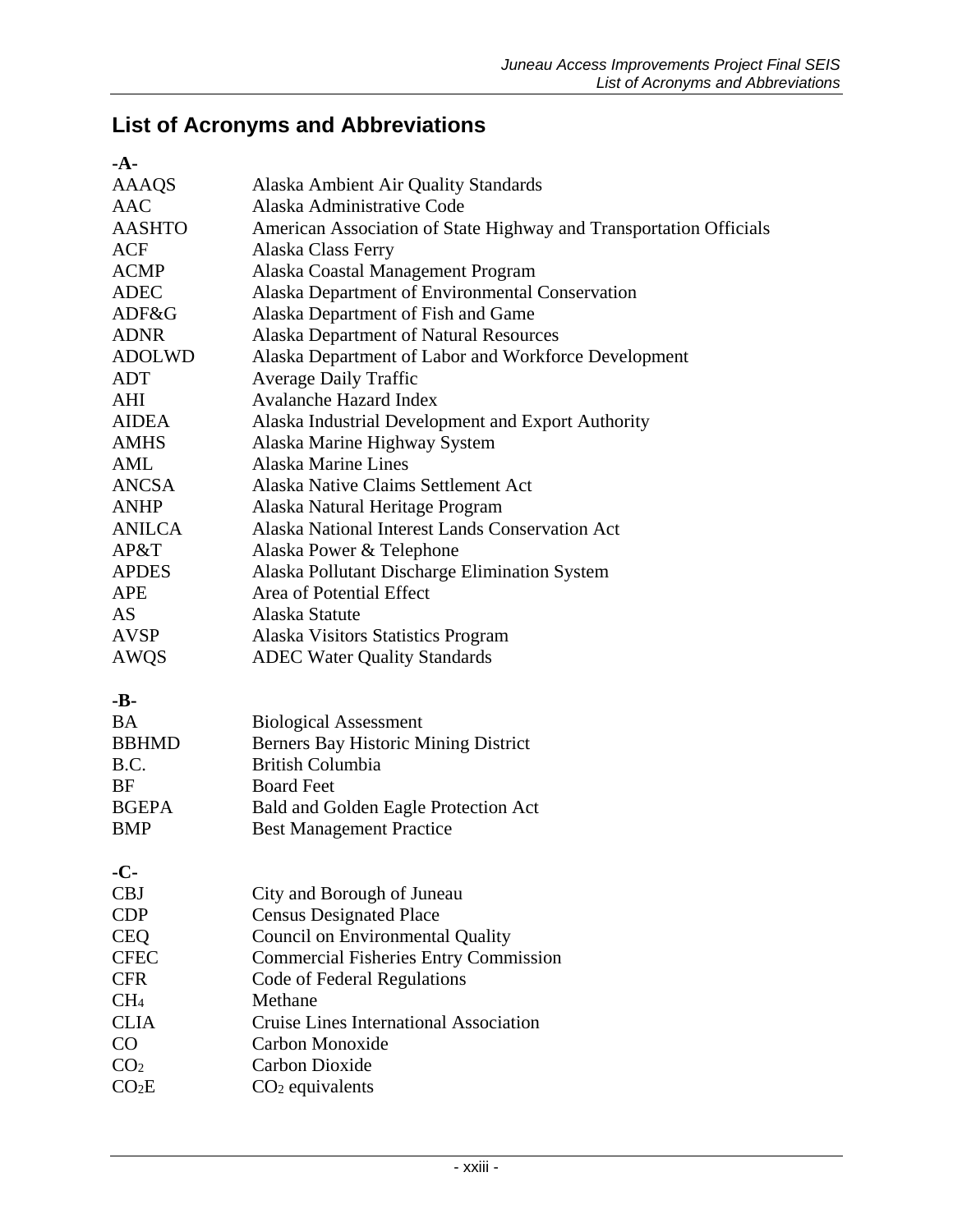| -D-             |                                                           |
|-----------------|-----------------------------------------------------------|
| dB              | Decibels                                                  |
| dBA             | A-Weighted decibels                                       |
| DOT&PF          | Alaska Department of Transportation and Public Facilities |
| <b>DPS</b>      | <b>Distinct Population Segment</b>                        |
|                 |                                                           |
| -E-             |                                                           |
| <b>EFH</b>      | <b>Essential Fish Habitat</b>                             |
| <b>EIA</b>      | <b>Energy Information Administration</b>                  |
| <b>EIS</b>      | <b>Environmental Impact Statement</b>                     |
| <b>EMS</b>      | <b>Emergency Medical Services</b>                         |
| EO              | <b>Executive Order</b>                                    |
| <b>EPA</b>      | U.S. Environmental Protection Agency                      |
| <b>ERNS</b>     | <b>Emergency Response Notification System</b>             |
| <b>ESA</b>      | <b>Endangered Species Act</b>                             |
|                 |                                                           |
| -F-             |                                                           |
| <b>FAST Act</b> | Fixing America's Surface Transportation Act               |
| FC              | <b>Fecal Coliform</b>                                     |
| <b>FCRPA</b>    | <b>Federal Cave Resources Protection Act</b>              |
| <b>FEIS</b>     | Final Environmental Impact Statement                      |
| <b>FERC</b>     | Federal Energy Regulatory Commission                      |
| <b>FHWA</b>     | Federal Highway Administration                            |
| FR.             | <b>Federal Register</b>                                   |
| <b>FVF</b>      | <b>Fast Vehicle Ferry</b>                                 |
| FY              | <b>Fiscal Year</b>                                        |
|                 |                                                           |
| $-G-$           |                                                           |
|                 | Gravity                                                   |
| g<br>GF         | <b>State of Alaska General Fund</b>                       |
| <b>GHG</b>      | Greenhouse Gas                                            |
| Goldbelt        | Goldbelt, Inc.                                            |
|                 |                                                           |
| <b>GPS</b>      | <b>Global Positioning System</b>                          |
| -Н-             |                                                           |
| <b>HCI</b>      | <b>Habitat Capability Index</b>                           |
| <b>HOV</b>      | <b>High-Occupancy Vehicle</b>                             |
|                 |                                                           |
| -I-             |                                                           |
| ILF             | In-Lieu Fee                                               |
| ips             | <b>Inches Per Second</b>                                  |
| <b>IRA</b>      | <b>Inventoried Roadless Area</b>                          |
| <b>ISA</b>      | <b>Initial Site Assessment</b>                            |
| <b>IWG</b>      | <b>Interagency Working Group</b>                          |
|                 |                                                           |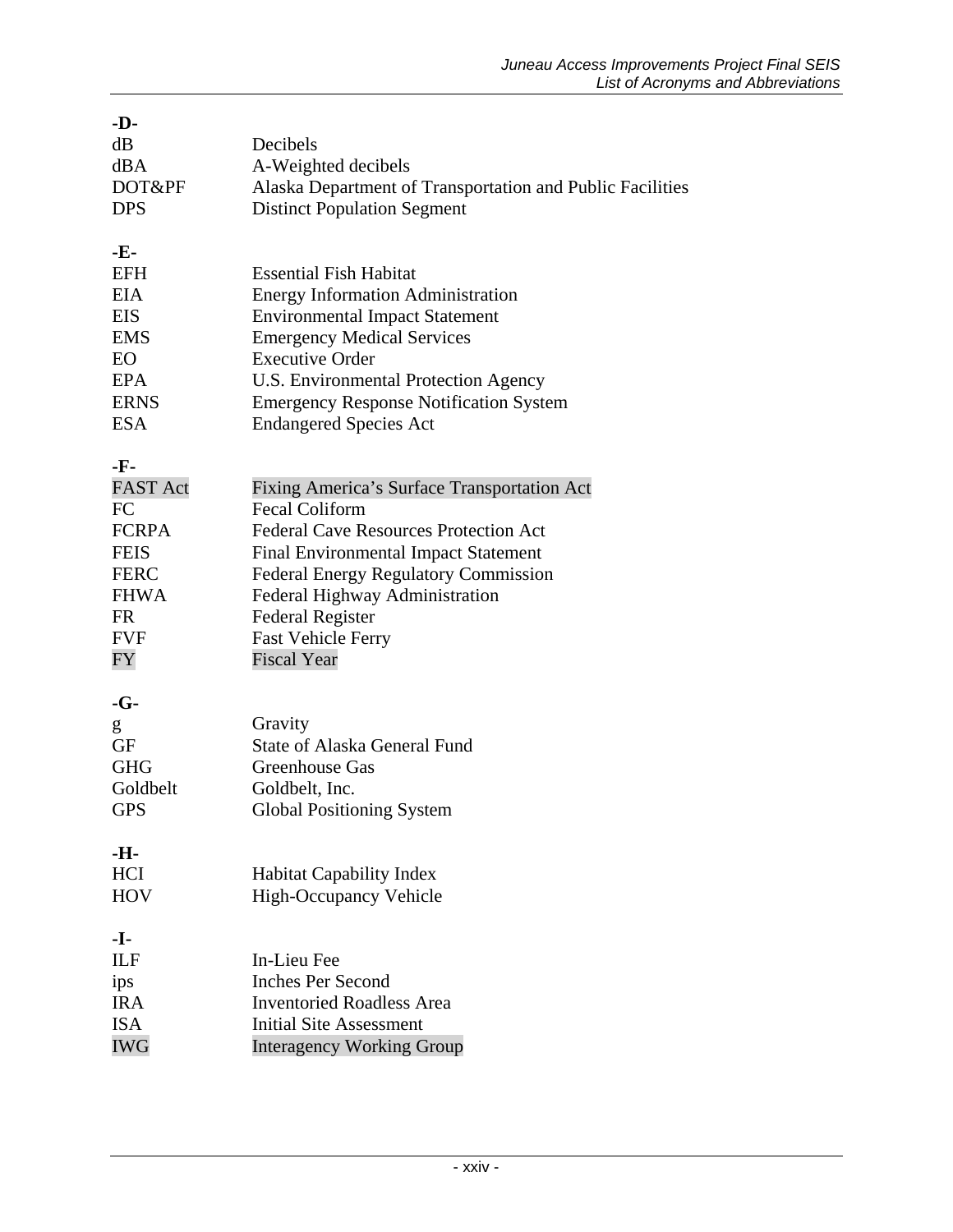| -J-                    |                                                               |
|------------------------|---------------------------------------------------------------|
| JAI                    | Juneau Access Improvements                                    |
| <b>JIA</b>             | Juneau International Airport                                  |
|                        |                                                               |
| -L-                    |                                                               |
| $L_{eq}$               | <b>Equivalent Sound Level</b>                                 |
| LOC                    | Letter of Concurrence                                         |
| <b>LUD</b>             | Land Use Designation                                          |
| <b>LUST</b>            | Leaking Underground Storage Tank                              |
| $-M-$                  |                                                               |
| M&O                    | Maintenance and Operations                                    |
| M/V                    | <b>Motor Vessel</b>                                           |
| $MAP-21$               | Moving Ahead for Progress in the 21 <sup>st</sup> Century Act |
| <b>MBTA</b>            | <b>Migratory Bird Treaty Act</b>                              |
| <b>MIS</b>             | <b>Management Indicator Species</b>                           |
| <b>MMBF</b>            | <b>Million Board Feet</b>                                     |
| <b>MMPA</b>            | Marine Mammal Protection Act                                  |
| <b>MMT</b>             | <b>Million Metric Tons</b>                                    |
| <b>MOA</b>             | Municipality of Anchorage                                     |
| <b>MOVES</b>           | Motor Vehicle Emissions Simulator                             |
| <b>MSL</b>             | Mean Sea Level                                                |
| MTCO <sub>2</sub> e    | Metric Tons of CO <sub>2</sub> Equivalent                     |
| $\mu$ g/m <sup>3</sup> | Micrograms Per Cubic Meter                                    |
|                        |                                                               |
| $-N-$                  |                                                               |
| <b>NAAQS</b>           | National Ambient Air Quality Standards                        |
| <b>NAC</b>             | Noise Abatement Criteria                                      |
| <b>NEPA</b>            | National Environmental Policy Act                             |
| <b>NHL</b>             | National Historic Landmark                                    |
| <b>NHP</b>             | <b>National Historical Park</b>                               |
| <b>NHPP</b>            | National Highway Performance Program                          |
| <b>NHS</b>             | National Highway System                                       |
| <b>NHTSA</b>           | National Highway Traffic Safety Administration                |
| <b>NMFS</b>            | <b>National Marine Fisheries Service</b>                      |
| NO <sub>2</sub>        | Nitrogen Dioxide                                              |
| <b>NOAA</b>            | National Oceanic and Atmospheric Administration               |
| <b>NOI</b>             | Notice of Intent                                              |
| <b>NO<sub>x</sub></b>  | Nitrogen Oxides                                               |
| <b>NPDES</b>           | National Pollutant Discharge Elimination System               |
| <b>NPS</b>             | <b>National Park Service</b>                                  |
| <b>NRHP</b>            | National Register of Historic Places                          |
| <b>NTSB</b>            | <b>National Transportation Safety Board</b>                   |
| <b>NWCA</b>            | NorthWest CruiseShip Association                              |
| <b>NWI</b>             | National Wetlands Inventory                                   |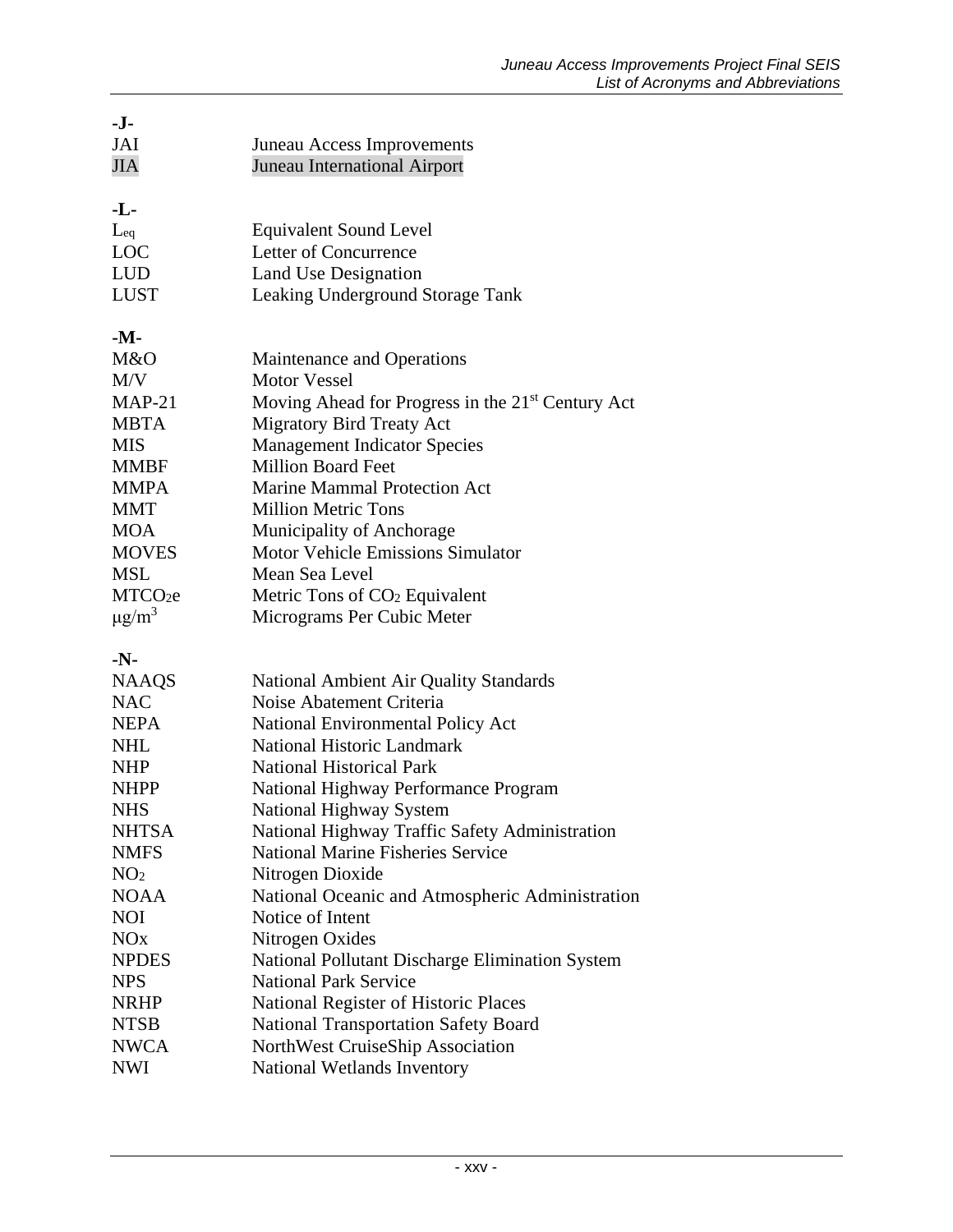| $-O$              |                                                                                          |
|-------------------|------------------------------------------------------------------------------------------|
| $O_3$             | Ozone                                                                                    |
| OG                | Old Growth                                                                               |
| <b>OGR</b>        | <b>Old-Growth Reserve</b>                                                                |
| <b>OHMP</b>       | Office of Habitat Management and Permitting                                              |
| <b>ORV</b>        | <b>Off-Road Vehicle</b>                                                                  |
|                   |                                                                                          |
| -P-               |                                                                                          |
| <b>PAR</b>        | Preferred Alternative Report                                                             |
| <b>PGM</b>        | <b>Platinum Group Metals</b>                                                             |
| $PM_{10}$         | Particulate Matter with Aerodynamic Diameter Less than or Equal to 10<br><b>Microns</b>  |
| PM <sub>2.5</sub> | Particulate Matter with Aerodynamic Diameter Less than or Equal to 2.5<br><b>Microns</b> |
| ppb               | Part(s) Per Billion                                                                      |
| ppm               | Part(s) Per Million                                                                      |
|                   |                                                                                          |
| $-R -$            |                                                                                          |
| <b>RMS</b>        | Root Mean Square                                                                         |
| <b>ROD</b>        | Record of Decision                                                                       |
| <b>ROS</b>        | <b>Recreational Opportunity Spectrum</b>                                                 |
| <b>ROW</b>        | Right-Of-Way                                                                             |
| <b>RV</b>         | <b>Recreational Vehicle</b>                                                              |
|                   |                                                                                          |
|                   |                                                                                          |
|                   |                                                                                          |
| $-S-$             |                                                                                          |
| <b>SADT</b>       | <b>Summer Average Daily Traffic</b>                                                      |
| <b>SAFETEA-LU</b> | Safe, Accountable, Flexible, Efficient Transportation Equity Act: A Legacy               |
|                   | for Users                                                                                |
| <b>SATP</b>       | Southeast Alaska Transportation Plan                                                     |
| <b>SEARHC</b>     | Southeast Alaska Regional Health Consortium                                              |
| <b>SEIS</b>       | Supplemental Environmental Impact Statement                                              |
| <b>SHPO</b>       | <b>State Historic Preservation Officer</b>                                               |
| <b>SIO</b>        | Scenic Integrity Objective                                                               |
| <b>SIP</b>        | <b>State Implementation Plan</b>                                                         |
| <b>SMAC</b>       | <b>Skagway Marine Access Commission</b>                                                  |
| SO <sub>2</sub>   | <b>Sulfur Dioxide</b>                                                                    |
| SOX               | <b>Sulfur Oxides</b>                                                                     |
| <b>SPLASH</b>     | Structure of Populations, Level of Abundance, and Status of Humpbacks                    |
| <b>STIP</b>       | <b>Statewide Transportation Improvement Program</b>                                      |
| <b>SVFD</b>       | <b>Skagway Volunteer Fire Department</b>                                                 |
| <b>SWPPP</b>      | <b>Storm Water Pollution Prevention Plan</b>                                             |
| -Т-               |                                                                                          |
| <b>TIGER</b>      |                                                                                          |
| <b>TLMP</b>       | <b>Transportation Investment Generating Economic Recovery</b>                            |
| <b>TLRMP</b>      | 1997 Tongass Land Management Plan<br>2008 Tongass Land and Resource Management Plan      |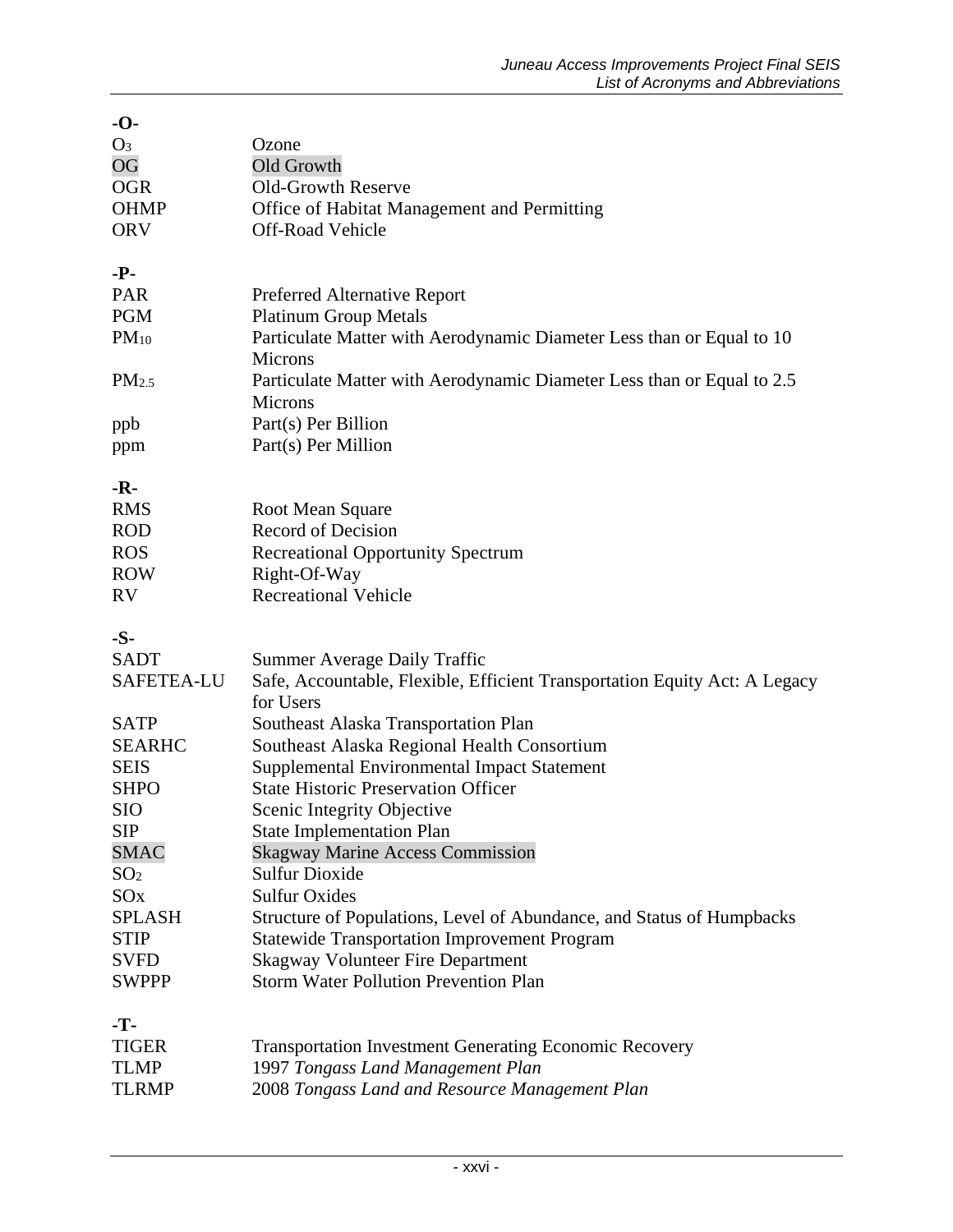| <b>TMP</b>   | <b>Transportation Management Plan</b>    |
|--------------|------------------------------------------|
| <b>TSC</b>   | <b>Transportation System Corridor</b>    |
| <b>TSS</b>   | <b>Total Suspended Solids</b>            |
| <b>TTRA</b>  | <b>Tongass Timber Reform Act</b>         |
| <b>TUS</b>   | <b>Transportation and Utility System</b> |
| -U-          |                                          |
| <b>UAS</b>   | University of Alaska Southeast           |
| <b>USACE</b> | U.S. Army Corps of Engineers             |
| <b>USC</b>   | U.S. Code                                |
| <b>USCG</b>  | <b>U.S. Coast Guard</b>                  |
| <b>USFS</b>  | <b>U.S. Forest Service</b>               |
| <b>USFWS</b> | U.S. Fish and Wildlife Service           |
| <b>USGS</b>  | U.S. Geological Survey                   |
| <b>UST</b>   | <b>Underground Storage Tank</b>          |
| -V-          |                                          |
| <b>VCU</b>   | Value Comparison Unit                    |
| <b>VMT</b>   | <b>Vehicle Miles Traveled</b>            |
| <b>VOC</b>   | <b>Volatile Organic Compound</b>         |
| VQO          | <b>Visual Quality Objective</b>          |
| $-W-$        |                                          |
| WP&YR        | <b>White Pass and Yukon Route</b>        |